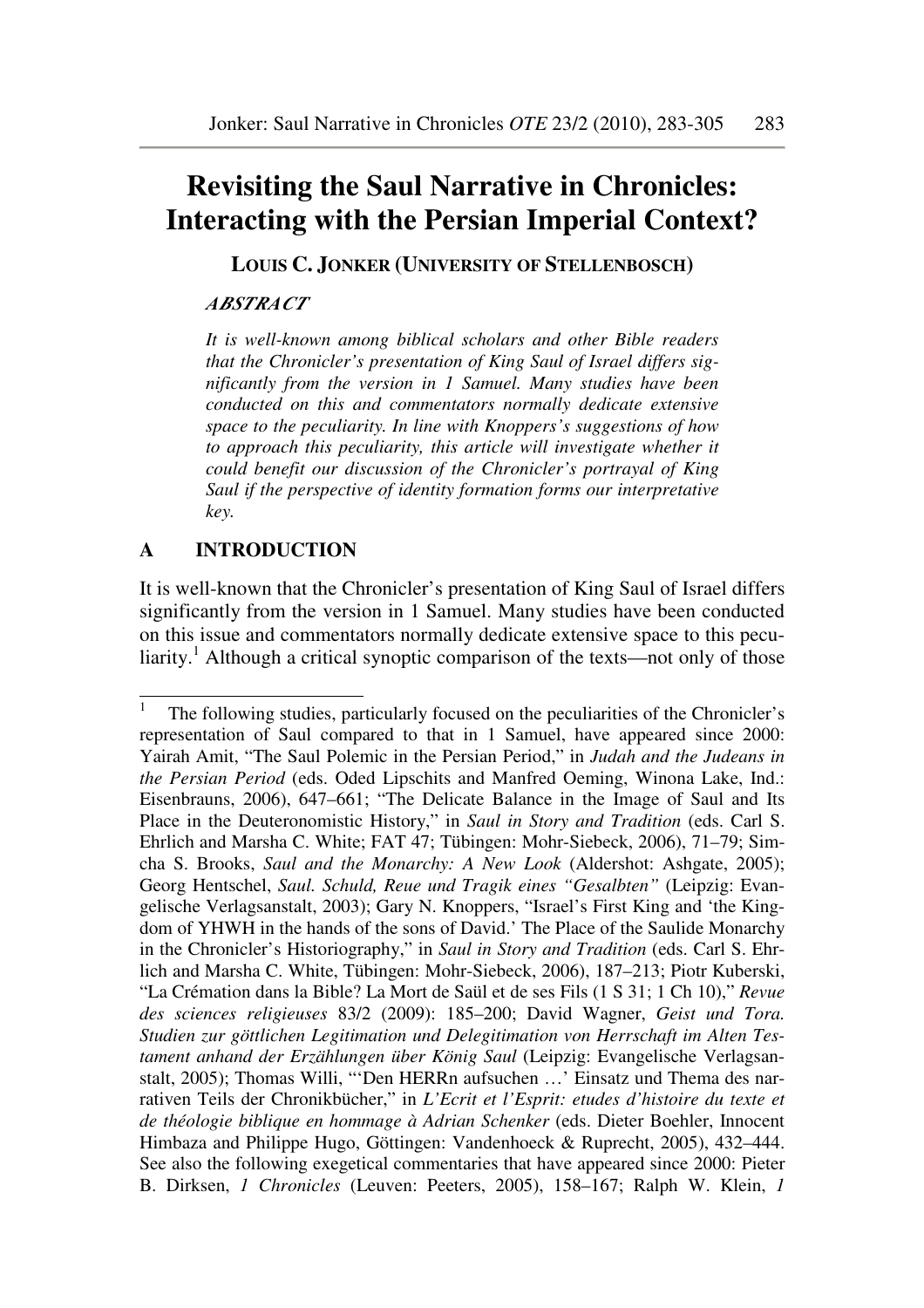found in the Masoretic text (hereafter MT), but also of other versions such as the Septuagint (hereafter LXX)—remains interesting and a very important task of biblical scholars, the more fundamental question to ask is of course: why does the Chronicler's portrayal of Saul differ so much? Or: what different function did the Saul material have in Chronicles compared to the Deuteronomistic History?

I am of the opinion that the rhetorical thrust of this narrative, as part of the Chronicler's overall construction, has not been grasped sufficiently yet, because the international (Persian) context of the time of origin has not been taken into account adequately. The present study will contribute to the further clarification of this peculiarity in the biblical literature.

My discussion will start with some observations on the texts (section B). Thereafter (section C), a brief overview of the different hypotheses that have been offered in past scholarship on the function of the Chronicler's Saul narrative will be provided. This second part will conclude with a summary of Knoppers's synthesis. In Section D I will critically engage with this synthesis. Section E will then offer a further attempt to interpret the enigmatic Saul narrative in Chronicles against the background of the Persian imperial context.

# **B OBSERVATIONS ON THE TEXT(S)**

Although our attention will be mainly focused on the Saul narrative in 1 Chronicles 10:1–14 (subsection 1), a short overview will also be given of the other reference to Saul in Chronicles, namely in the genealogies (subsection 2), as well as in isolated references in other royal narratives (subsection 3).

# **1 The Chronicler's Saul narrative (1 Chronicles 10:1–14)<sup>2</sup>**

Knoppers<sup>3</sup> and Klein<sup>4</sup> provided excellent discussions of all the technicalities that emerge from a synoptic comparison between 1 Samuel 31 and 1 Chronicles 10 (in both MT and LXX), and the interested reader may access this information there.

In our observations on the Chronicler's Saul narrative, we will see that (i) the Chronicler made certain changes to the *Vorlage* in 1 Samuel 31, (ii) certain sections were omitted from the *Vorlage*, and (iii) other sections were

ı

*Chronicles: A commentary* (Hermeneia, Minneapolis, Minn.: Fortress, 2006), 282– 291; Gary N. Knoppers, *1 Chronicles 10–29* (New York: Doubleday, 2004), 515–531; Steven L. McKenzie, *1–2 Chronicles* (AOTC, Nashville, Tenn.: Abingdon, 2004), 114–120.

 $\mathfrak{D}$ All English translations are, unless otherwise indicated, from the NRSV.

<sup>3</sup> Knoppers, *1 Chronicles 10–29*, 515–531.

<sup>4</sup> Klein, *1 Chronicles*, 282–291.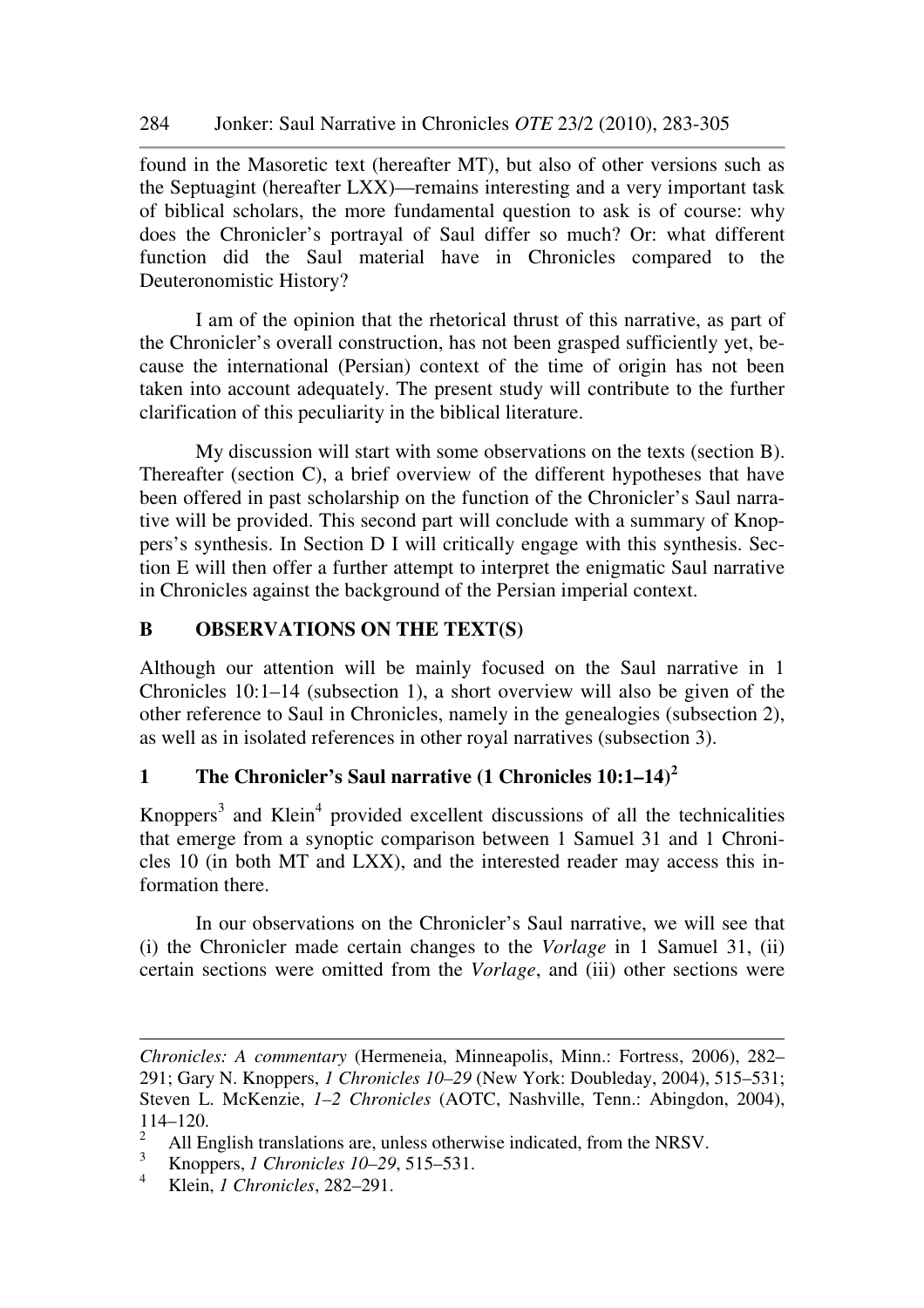added in the Chronicles text.<sup>5</sup> We will mainly concentrate (for the sake of brevity) on a selection of textual features in the second and third categories, that is, those parts omitted from the *Vorlage* and those added.

There are three sections in this text: Verses 1–7 narrate the death of Saul and his house, verses 8–12 concentrate on the benevolent acts of the people of Jabesh-Gilead, and verses 13–14 provide a theological interpretation of Saul's  $death.<sup>6</sup>$ 

1a Verses 1–7

l

This section was taken over from Samuel by the Chronicler in a fairly unchanged way, with only a few stylistic differences occurring in the first few verses. In verse 6, however, the Chronicler has inserted a phrase after having omitted information from the equivalent text in 1 Samuel 31:6. In the *Vorlage*  the text reads: "So Saul and his three sons and his armor-bearer and all his men died together that same day." The Chronicler omits reference to the armor-

<sup>5</sup> Gary N. Knoppers, *1 Chronicles 1–9*, 52–66 is of course right when he emphasizes that differences between the Deuteronomistic *Vorlage* and Chronicles should not always be attributed to the theological intentions of the Chronicler. It might be that the Chronicler's *Vorlage* was a different version of the text than the one encountered in the MT of the Deuteronomistic history. A comparison with (particularly) the LXX of Samuel-Kings can assist as cross-check in this respect. With reference to 1 Chr 10 the LXX version of 1 Sam 31 shows that the Chronicler's *Vorlage* most probably did not differ significantly from the MT version of 1 Sam 31. Only in 1 Chr 10:7, 9, 12 small differences might be assumed. See Klein's discussion, *1 Chronicles*, 282–283 (specifically notes 12, 17, 21). Knoppers is of the opinion, however, that the minuses in Chronicles compared to Samuel indicates that the Chronicler probably used a shorter version than MT Samuel: "It should be noted … that when Chronicles and MT Samuel are compared, many of these differences amount to lacunae in Chronicles. Chronicles exhibits very few pluses. Even though Chronicles is a late text, it would be methodologically flawed to assume that such minuses necessarily result from the Chronicler's abridgment of Samuel. Quite the contrary, the version of Samuel used by the Chronicler was probably a shorter text than MT Samuel. … The most one can say, given the limited amount of textual evidence available, is that the Chronicler's source was slightly shorter than MT Samuel. The Chronicler's *Vorlage* represents a briefer, typologically more primitive text of Samuel than MT 1 Sam 31" (Knoppers, *1 Chronicles 10–29*, 516, 526). However, since LXX Samuel and LXX Chronicles show more or less the same differences than their MT counterparts, it seems that the amount of deviation between MT Samuel and the *Vorlage* of MT Chronicles is minute, as Klein has indicated. In any case, these observations convince me to agree with both Klein and Knoppers in their refutation of Ho's point of view in which he argued that 1 Sam 31 and 1 Chr 10 made use of a common source, with 1 Chr 10 closer to the original. See Craig Y.S. Ho, "Conjectures and refutations: Is 1 Samuel XXXI 1–13 really the source of 1 Chronicles X 1–12?" *VT* 45/1 (1995): 82–106.

<sup>6</sup> I agree here with Klein's outline of this pericope. See Klein, *1 Chronicles*, 283.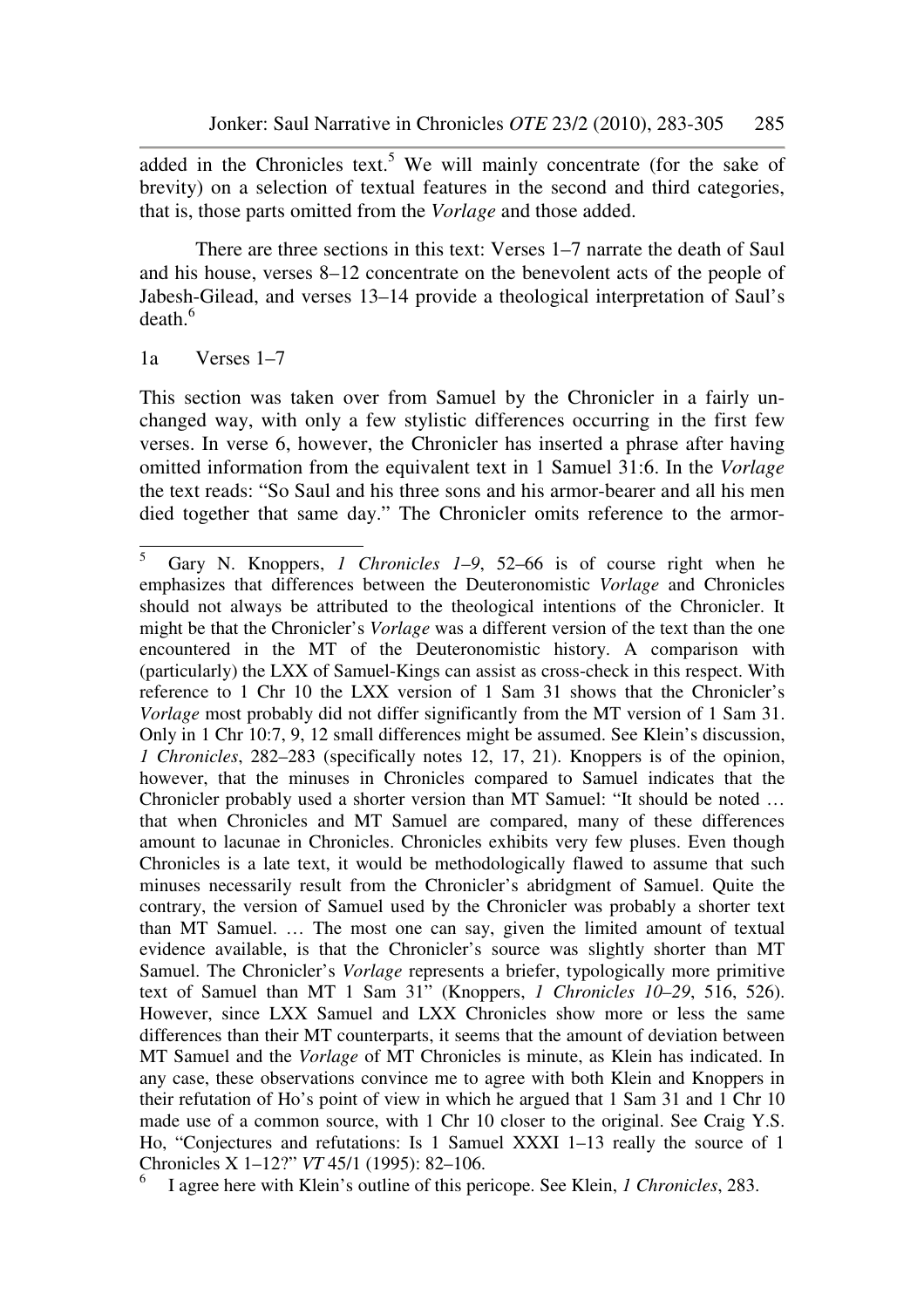bearer and all his men, as well as the temporal reference "that same day." He furthermore supplied another finite verb "they died" (מהו) at the end of the verse, and inserted the expression "and his whole house" (ובל־ביחו) as subject of this verb.

In verse 7 the Chronicler changed "the men of Israel" [my translation] of the *Vorlage* into "every person in Israel" [my translation], a change that correlates a similar modification in verse 1. In verse 7 the Chronicler has furthermore abbreviated the geographical indication of where the men of Israel were, localizing the indication to the situation of the battle.

1b Verses 8–12

l

The next section opens with the temporal indication "The next day" ( $'$ trxmm) which was taken over from the *Vorlage*. The Chronicler took over 1 Samuel 31:8 unchanged, but eliminated the word "three," the number of Saul's sons according to the Samuel text—an omission that was probably necessitated by the fact the Chronicler mentions four sons of Saul in 1 Chronicles 8:33 and 9:39 (as we will see when we discuss the genealogies below). This omission seems strange, however, since the mentioning of three sons was no problem to the Chronicler in verse 6 where he kept the reference.

Verse 9 describes what happened to Saul after his death. Whereas 1 Samuel 31:9 reads "They cut off his head, stripped his armor, …" 1 Chronicles 10:9 mentions that the Philistines "stripped him and took his head and his armor," thus omitting the explicit reference to the cutting-off of Saul's head.

The Samuel version indicates then that the Philistines, after having spread the good news of Saul's death "in the temple of their idols  $(T<sup>T</sup>)$ שביהם) and among their people", took his armor to "the temple of the Ashtoreths" while his body (גו'רא) was fastened to the wall of Beth-Shan. No indication is given there what happened to Saul's head. The Chronicler's version differs significantly here.

Apart from indicating that the news was spread "among their idols" (את עצביהם) and that the armor was taken to "the temple of their gods"<sup>7</sup> (בית אלהיהם) (in stead of to the בית עשתרות  $\pm$  1 Sam 31:10), the Chronicler mentions that Saul's head/skull (גלגלתו) was "fastened … in the temple of Dagon" (in stead of "his body against the wall of Beth Shan" in 1 Sam 31:10). Although the Chronicler did not mention explicitly the cutting-off of Saul's head, this is implied here. With this change the Chronicler solved the mystery remaining in 1 Samuel 31 about what happened to Saul's head, since it does not play any further role in that narrative. However, this change in

<sup>7</sup> Frevel has indicated that references to female gods were systematically omitted by the Chronicler. See Christian Frevel, "Die Elimination der Göttin aus dem Weltbild des Chronisten," *ZAW* 103 (1991): 263–271.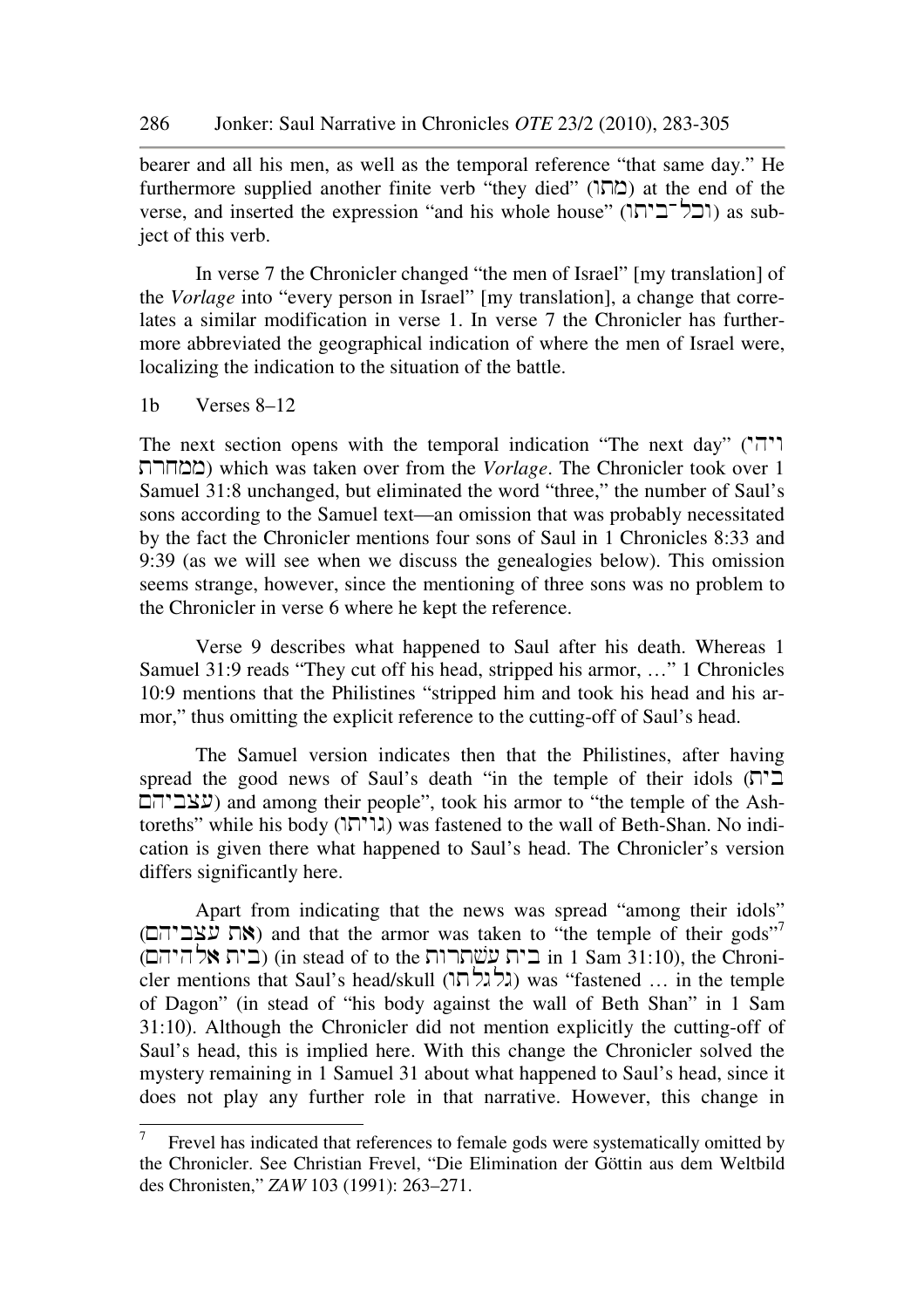Chronicles also emphasises the humiliation and mockery accompanying the death of Saul—a humiliation initiated and concluded by the Philistines.

After it was mentioned in verse 11 that "all Jabesh-Gilead" ("the inhabitants of Jabesh-Gilead" in 1 Sam 31:11) heard of what happened to Saul under the hands of the Philistines, verse 12 continues indicating that their "valiant warriors" took "the body of Saul and the bodies of his sons" to Jabesh. The indication in 1 Samuel 31:12 about the valiant men of Jabesh-Gilead journeying "through the night" was omitted, and obviously also the reference to "the wall of Beth-Shan" which is not part of the Chronicler's version. 1 Samuel 31:12 continues with an indication that the bodies of Saul and his sons were cremated there. This detail was left out by the Chronicler. In the second last sentence of verse 12 the Chronicler then merges the information provided in the first two sentences of 1 Samuel 31:13 into one sentence, changing the "tamarisk" of 1 Samuel for some unknown reason into an "oak."

# 1c Verses 13–14

l

The last two verses are the Chronicler's own material, since it is not attested in 1 Samuel 31 (MT or LXX). It is clear that the Chronicler wanted to give a theological interpretation to Saul's death. According to verse 13 Saul died "because of his unfaithfulness in which he as acted unfaithfully against Yahweh" [my translation] (the noun and verb are from  $\sim$ (מעל).<sup>8</sup> This unfaithfulness is then defined in two statements: On the one hand it is indicated that "he did not keep the word of the Lord", while on the other hand Saul is accused of having "consulted a medium, seeking guidance," and that he "did not seek guidance from the Lord." The ironic wordplay between "Saul" (שֵׁאוֹל) and "to consult" (לשאוֹל), as well as the use of the verb "seek" ( $\ddot{\text{C}}$ לל") which occurs prominently in the Chonicler's *Sondergut* elsewhere in the book, are strong indications of the writer's theological evaluation of Saul.

Verse 14 continues with the statement that "the Lord put him to death" (in Hebrew: "he put him to death"). There is general agreement among exegetes that the unidentified subject of the Hebrew verb is Yahweh.<sup>9</sup> This is quite significant for the Chronicler's understanding of Saul's death. The next sentence which has the same subject: "the Lord … turned the kingdom over to David the son of Jesse," shows that the Chronicler understood the transfer of the kingship from Saul to David as an act of Yahweh. It is noteworthy that Saul is never called "king" in this narrative, although this last verse suggests that he was in charge of the kingdom (המלוכה).

<sup>8</sup> The root **בעל** (both as verb or noun) occurs prominently in Chronicles, forming a theological line throughout the book. See the discussion of Klein, *1 Chronicles*, 289.

<sup>9</sup> See, e.g., Klein, *1 Chronicles*, 291 and Knoppers, *1 Chronicles 10–29*, 524–5.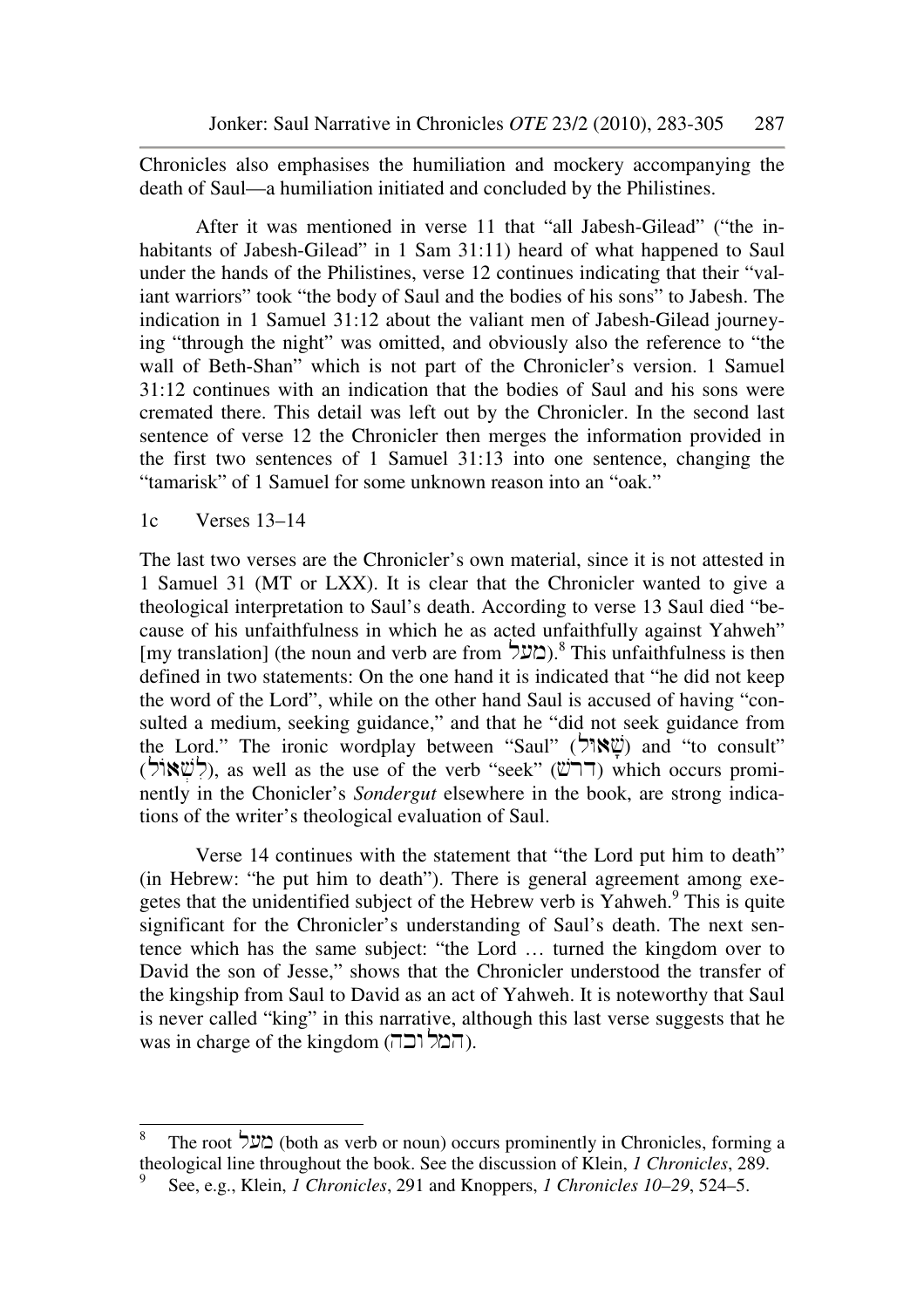Although this account of Saul's death is the only full narrative about him in Chronicles (in contrast to the elaborate presentation of Saul in Samuel), Saul is also present in the genealogies. The next subsection gives a brief overview of those genealogies.

## **2 Saul in the genealogies**

l

A special section at the end of the genealogy in 1 Chronicles 8 (8:33–40) embeds Saul in the lineage of Benjamin. The brief section in 8:29–32 introduces some people who were probably from Benjaminite descent, but settled around Gibeon. The mentioning of "Gibeon" is important since this town was closely related to Saul (whose lineage is provided in the next subsection). Interestingly, "Gibeon" is also mentioned later in Chronicles as the place where the tabernacle rested before it was brought to Jerusalem (see 1 Chr 16:39; 21:29; 2 Chr 1:3). The subsection in  $8:33-40^{10}$  forms a continuation of the genealogy provided in 8:29–32, since it traces the lineage of Jeiel through Ner and Kish to Saul. This subsection closes in verse 40 with the remark, "All these were the descendants of Benjamin." With this remark an arc is drawn from 8:1 where the Benjaminite genealogy was opened.

With the remark, "So All Israel was enrolled by genealogies; and these are written in the Book of the Kings of Israel," the Chronicler concludes in 9:1a a great genealogical construction that opened in 1:1 with "Adam," but particularly in 2:1–2 with "the sons of Israel." Chapters 2–8 are presented in this way by the Chronicler as a very elaborate genealogical social identity map of "All Israel" who is pertinently mentioned in this closing stone to the construction.

Verse 9:1b continues with a description of the inhabitants of post-exilic Jerusalem, but the last few verses of this chapter jumps back to Saul again. Commentators are in agreement that the Chronicler (or those responsible for the final composition) probably included the genealogy of Saul here in order to lead over to the narrative part starting with the death of Saul in chapter 10. Apart from 8:39–40 the rest of the Benjaminite genealogy discussed above (in 8:29–40) is reproduced here in 9:35–44 (with only minor changes). The last two verses of chapter 8 were probably added for the purpose of concluding the Benjaminite context within which Saul features (as we have seen above). In the case of 9:35–44 the literary context is different, and the same addition was therefore not taken over here.

<sup>10</sup> See Anne E. Gardner, "1 Chronicles 8:28–32; 9:35–38. Complementary or Contrasting Genealogies?" *ABR* 55 (2007): 13–28 who regards this subsection to be earlier than the Saul genealogy in 9:35–38.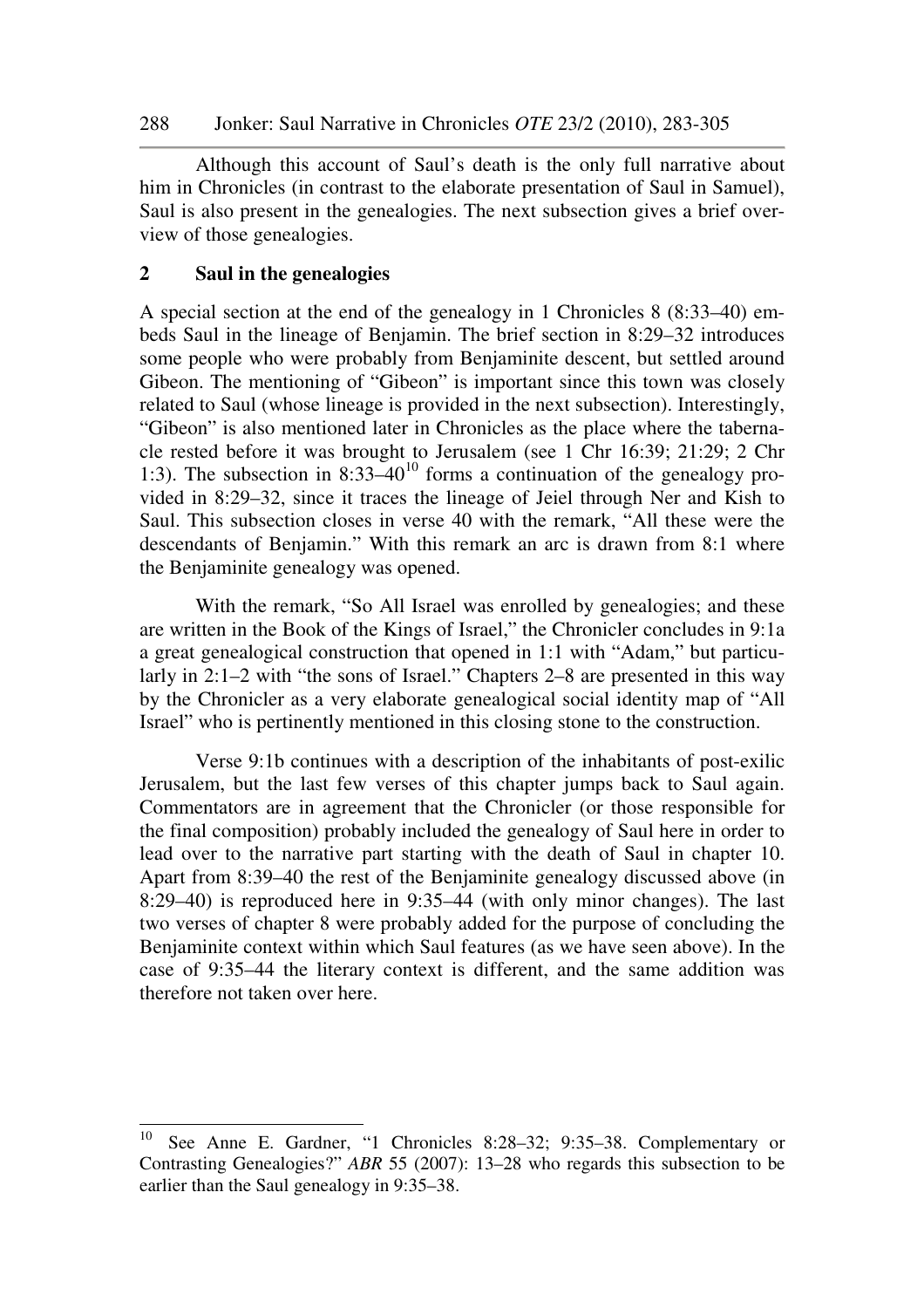### **3 Further references to Saul**

A few other passing remarks to Saul are included in Chronicles, namely in 11:2; 12:1, 2, 20(2x), 24, 30(2X); 13:3; 15:29; 17:13; 26:28.<sup>11</sup>

In 11:2 "All Israel" is addressing David at Hebron, indicating that they have regarded him as military leader for some time already, "even while Saul was king". This is the first time that Saul is called "king" in Chronicles. However, one should take note that this does not belong to the Chronicler's *Sondergut*, but was rather taken over from 1 Samuel 5:2. Christine Mitchell's observation should also be taken note of here. She indicates:

> [I]t is important to notice that only once Saul is described as king  $(T \trianglerighteq)$  in Chronicles, and it is in 11:2. Here it is the people who de $s$ cribed Saul as having ruled (שׂאול מלך), using the verb rather than the noun to describe Saul. Because the verb is used to describe his action rather than the noun to describe his status, it could be implied that while he did act as a king, he may not have been one. Moreover, since it is the people and not the narrator who describes Saul as  $\Sigma$ . we might even wonder about whether they perceived his status correctly. In sum, it is as if Saul was never really a king at all, and the one mention in 11.2 with its attendant ambiguities is there simply to emphasise Saul's non-kingship. $^{12}$

In 12:1–2 we find an introduction to "the men who came to David in Ziklag." The temporal indication situates this episode in the time "while he was banished from the presence of Saul son of Kish." This remark occurs in the Chronicler's *Sondergut*, but it shows that the Chronicler presupposed knowledge of the Deuteronomistic account of Saul's strained relationship with David. The Chronicler continues to identify those men who came to David as "kinsmen of Saul from the tribe of Benjamin," specifying that they could shoot arrows and sling stones with both hands. The fact that the Chronicler presupposed knowledge of the strained relationship between Saul and David also becomes apparent in verse 20 (19 in NRSV) where it is stated that some of the men of Manasseh defected to David as well when they fought together with the Philistines against Saul. A parenthetic remark added by the Chronicler specifies this remark, however, saying that David and his men in fact did not help the Philistines against Saul, because they decided after deliberation that that would be too dangerous, should David suddenly join Saul in battle.

 $11$ According to an SESB search, Klein omits 12:24 from this list, but adds 17:13 where Saul is not mentioned explicitly in the Hebrew text. He is indirectly called David's predecessor there. See Klein, *1 Chronicles*, 284 and 382.<br><sup>12</sup> Christine Mitchell "The Dialogism of Chronicles" in The C

<sup>12</sup> Christine Mitchell, "The Dialogism of Chronicles," in *The Chronicler as Author. Studies in Text and Texture* (eds. M. Patrick Graham and Steven L. McKenzie, Sheffield: Sheffield Academic Press, 1999), 321.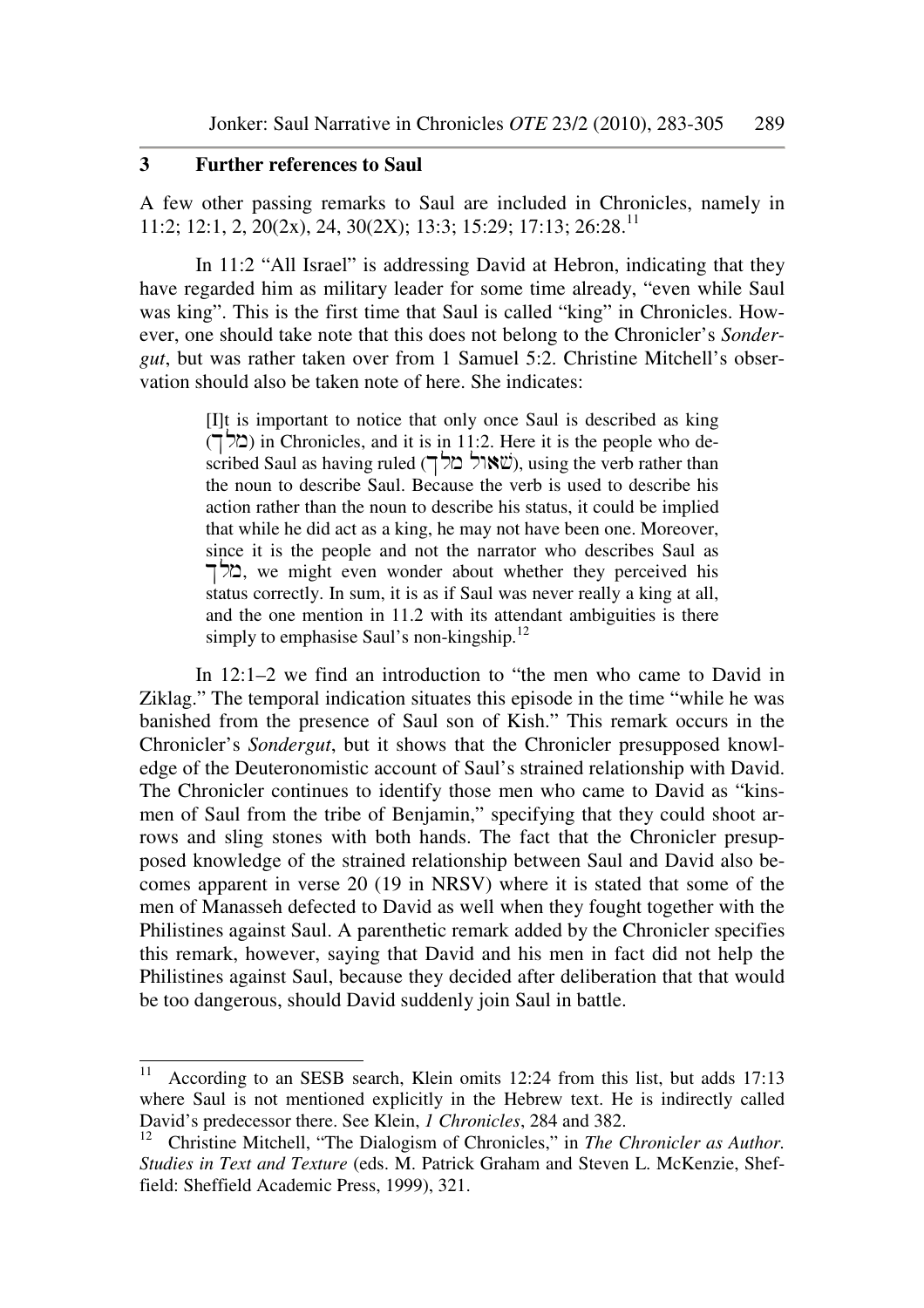Verse 24 (23 in NRSV) in 1 Chronicles 12 then introduces the list of armed men who came to David at Hebron "to turn Saul's kingdom over to him, as the Lord had said." In verse 30 (29 in NRSV) some Benjaminites are also listed with the specification that they were brothers (i.e. kinsmen) of Saul. It is further indicated that these men "remained loyal to Saul's house until then." These references are again part of the Chronicler's *Sondergut*.

In 1 Chronicles 13:3 the Chronicler offers his account of the bringing of the Ark of the Covenant to Jerusalem. This section probably refers to 2 Samuel 15:24–29, although these texts cannot be considered parallel. In the Chronicler's version David addresses his men saying that they should bring the Ark to Jerusalem since "we have not turned to it in the days of Saul". The verb used here is  $\mathbb{C}$  ("seek")—a verb which occurs prominently in Chronicles and is typical of the Chronicler's theology. The ultimate goal of all Israel should be to "seek" Yahweh, because then they will experience rest and peace. It is therefore suggested here, with a clear relationship to the *Sondergut* in 10:13–14 (discussed above) that the era of Saul was not a time in which Yahweh was sought. The bringing of the Ark to Jerusalem in David's time gives expression to this attitude.

The reference to Saul in 15:29 is still situated in the Ark narrative, indicating that Michal, the daughter of Saul and wife of David, despised David in her heart when she saw him leaping and dancing in front of the ark as it was brought into Jerusalem.

Although Saul is not mentioned explicitly in 1 Chronicles 17:13 the reference there, namely "from him who was before you" (my translation), clearly refers to Saul. This reference which occurs in the context of the Chronicler's version of Nathan's oracle about the Davidic kingship, could be an amplification of the text (as the text-critical apparatus in BHS suggests) which was taken over from 2 Samuel 7:15 where Saul is mentioned by name in a similar phrase.

The last reference to Saul occurs in 1 Chronicles 26:28. There it is indicated that the "dedicated gifts"<sup>13</sup> from "Samuel the seer" and "Saul, the son of

ı

<sup>&</sup>lt;sup>13</sup> The term  $\ddot{\text{U}}$ דהקד $\ddot{\text{U}}$  used here probably referred to the booty that was taken in war, as well as other gifts for the maintenance of the sanctuary. Klein, *1 Chronicles*, 495 finds this reference in the text strange: "In addition to David's contemporaries, the Chronicler (or the source from which he draws) claims that earlier Israelite leaders had contributed or dedicated ( $\overline{W}$ הקר $\overline{W}$ ) booty from their wars for the maintenance of a temple that in fact they never saw nor presumably ever contemplated. In his enthusiasm the Chronicler (or his source) links people who were rivals to one another and to David in their lifetimes and who even, in the case of Saul, otherwise served in a completely negative capacity in Chronicles. The booty of Samuel would be from his war against the Philistines (1 Sam 7:7–14), while Saul's booty presumably was accumulated in his battles against the Ammonites (chap. 11), the Philistines (chaps. 13–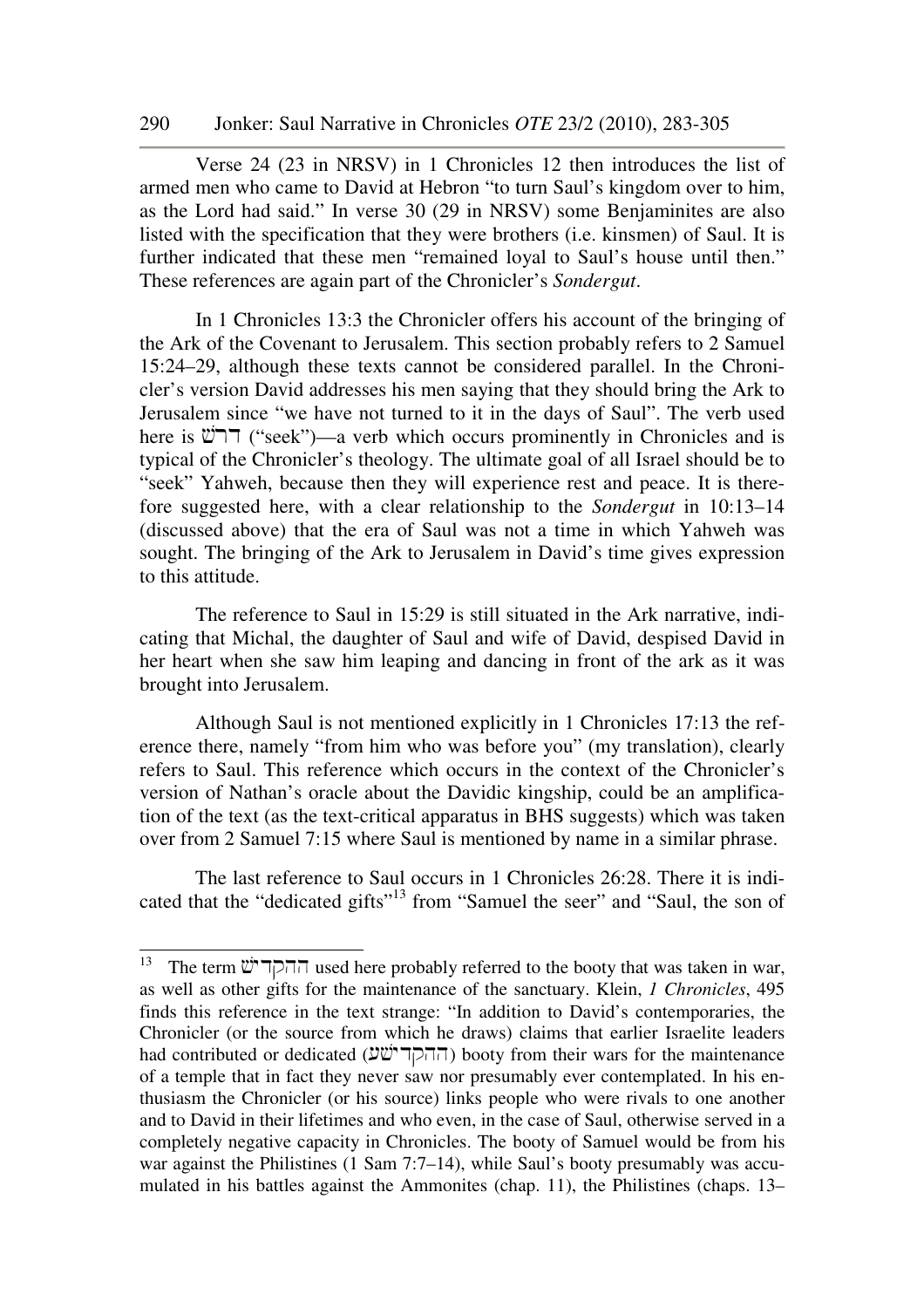Kish," together with those of Abner and Joab, were placed in the care of David's treasurers. This section belongs to the Chronicler's *Sondergut*. Apart from the genealogies, this is probably the only reference in Chronicles that portrays a positive image of Saul, indicating that he contributed to the "dedicated gifts." However, it is suggested still that those were put in the care of David's officials—certainly an indication of the transfer of power.

# **4 Stating the problem**

From these textual observations it becomes clear that the Chronicler indeed offers a very peculiar image of Saul. We have mentioned above that the Chronicler in more than one instance certainly presupposed the fuller account of Saul's life in Samuel.<sup>14</sup> But why does Saul receive so little attention in Chronicles compared to the Deuteronomistic history? As Knoppers puts it:

> If the author calls so much attention to the achievements of David and Solomon, why does he pay relatively little attention to their predecessor Saul? Only one full chapter is devoted to the reign of Israel's first monarch. That material comprises an account of the last event in Saul's life, his death in battle …, the author's negative evaluation …, and the author's momentous declaration that YHWH "turned the kingdom over to David son of Jesse."<sup>15</sup>

However, the question can also be put in another way: Why did the Chronicler pay attention to Saul at all? Knoppers continues:

Given that virtually all of the Chronicler's coverage of the monarchy is devoted to the Davidic monarchy centered in Jerusalem …, why does he devote any attention to Saul at all? Moreover, why does he provide a lengthy lineage for Saul's ancestral house as a preface to his account of Saul's rule ... and allude to Saul in other contexts? If, in the Chronicler's view, "the kingdom of YHWH" was "in the hands of the sons of David," … why not just begin with the rise of David? As a Judean living in the late Persian or Hellenistic period, why does the Chronicler preface his narratives about David and Solomon with a short tale about Benjaminite Saul?<sup>16</sup>

I have the intention of revisiting these intriguing questions relating to the Chronicler's presentation of Saul. But, before venturing into another proposal, it is time to review past scholarship on this issue.

<sup>14),</sup> and even the Amalekites (chap. 15) …" Knoppers, *1 Chronicles 10–29*, 877 is of the opinion that the term "seems to designate the holy offerings or donations."

<sup>&</sup>lt;sup>14</sup> See Mitchell, "Dialogism," 311–326 for a discussion of what it delivers to read these narratives without taking cognisance of the *Vorlage* in comparison with a reading that does stand in dialogue with the *Vorlage*.

<sup>&</sup>lt;sup>15</sup> Knoppers, "Israel's first king," 188–189.

<sup>&</sup>lt;sup>16</sup> Knoppers, "Israel's first king," 189.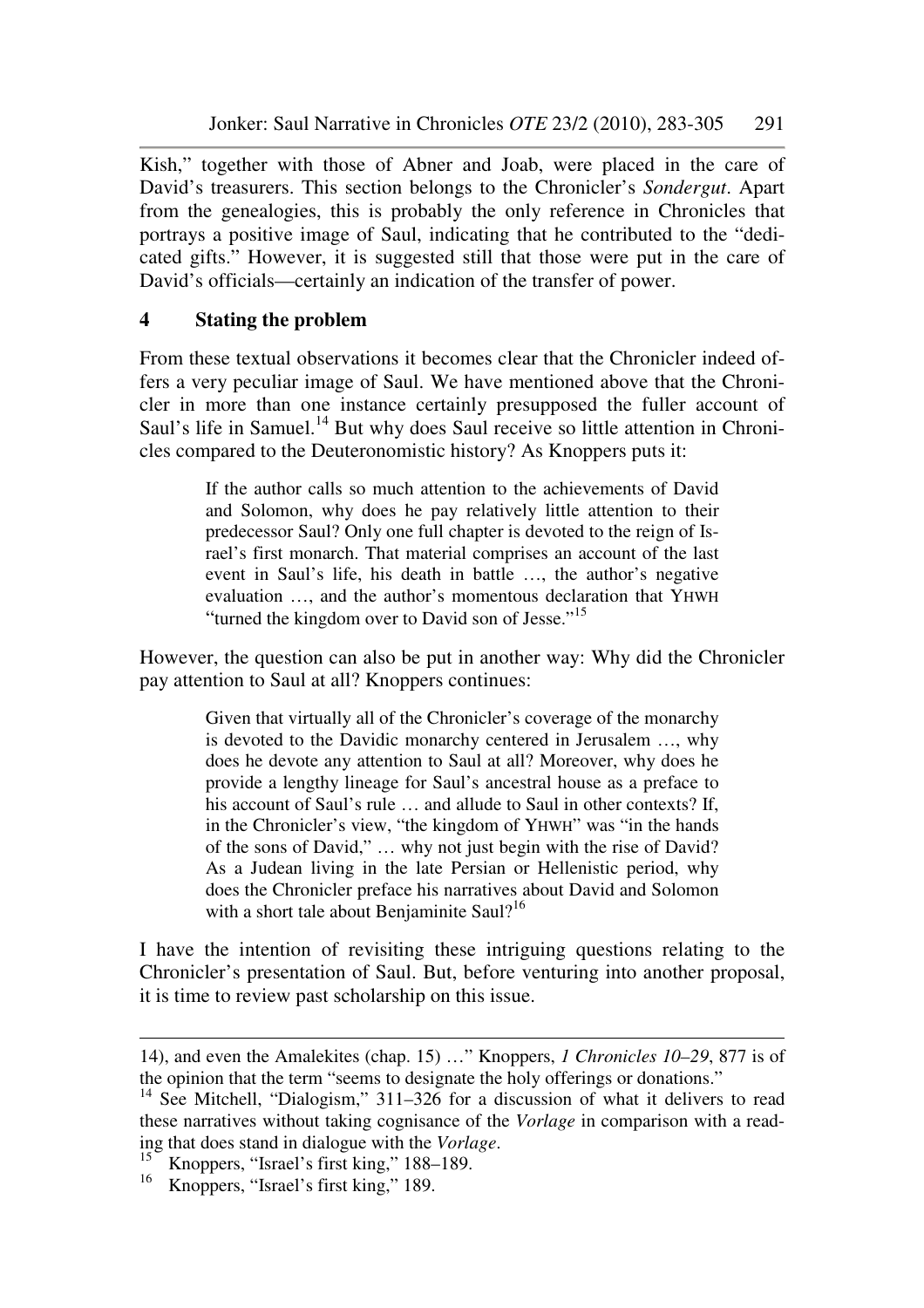292 Jonker: Saul Narrative in Chronicles *OTE* 23/2 (2010), 283-305

# **C OVERVIEW OF THE DIFFERENT HYPOTHESES CONCER-NING THE FUNCTION OF THE CHRONICLER'S SAUL NAR-RATIVE**

Knoppers remarks that "(t)he chapter dealing with Saul's final battle has itself become the scene of considerable scholarly conflict."<sup>17</sup> Although this is just a short narrative in the larger construction of Chronicles, it has generated a whole range of different scholarly positions. Knoppers has categorised this spectrum of views into four groups.<sup>18</sup> The first position emphasises that the Chronicler wanted to contrast Saul and David. A second group of scholars calls attention to the unique contribution of the Saul narrative in the Chronicler's theology, emphasising that the Chronicler's version also operates independently from the *Vorlage*. A third position is represented by scholars who downplay the contrast between Saul and David, as well as the unique theological contribution of the Saul narrative in Chronicles by emphasising the continuity between Saul's and David's reigns. The fourth group of scholars emphasise (like in the first position, although arguing from a different angle) the contrast that is constituted between Saul and David in the Chronicler's version.

It becomes clear here that the interpretation of the Chronicler's Saul narrative vacillates between an extreme position where scholars see no continuity between Saul and David, and an opposite extreme where the David narrative is merely seen as a continuation of the narrative that starts with Saul. In this respect Knoppers's remark points in the right direction:

The interpretative issue may not be a question of either continuity or discontinuity, but of both continuity and discontinuity. The Chronicler's narrative draws a sharp line between the careers of Saul and David, but also avers that these monarchs are consecutive rulers of the same kingdom.<sup>19</sup>

At this point it is appropriate to consider the synthesis and new avenues that Knoppers offers. He brings together different aspects of the four positions discussed above.<sup>20</sup> He is careful not to fall into the trap of overemphasising either continuity or discontinuity in the Chronicler's account, acknowledging those elements of all four approaches that could be integrated into a synthetic inter-

 $17\,$ <sup>17</sup> Knoppers, *1 Chronicles 10–29*, 526.

<sup>18</sup> Knoppers, *1 Chronicles 10–29*, 526–531; Knoppers, "Israel's first king," 189– 193.

<sup>&</sup>lt;sup>19</sup> Knoppers, *1 Chronicles 10–29, 528*.<br><sup>20</sup> Knoppers, *1 Chronicles* 10, 20, 528.

<sup>20</sup> Knoppers, *1 Chronicles 10–29,* 528–531 and more elaborately in Knoppers, "Israel's first king," 193–210. In the latter publication he attends more adequately to the second important consideration, namely the Chronicler's circumstances in Persianperiod Judah. This aspect is also discussed in his treatment of the Benjaminite genealogy in 1 Chr 8. See his commentary in Knoppers, *1 Chronicles 1–9*, 490–491. See also the discussion below.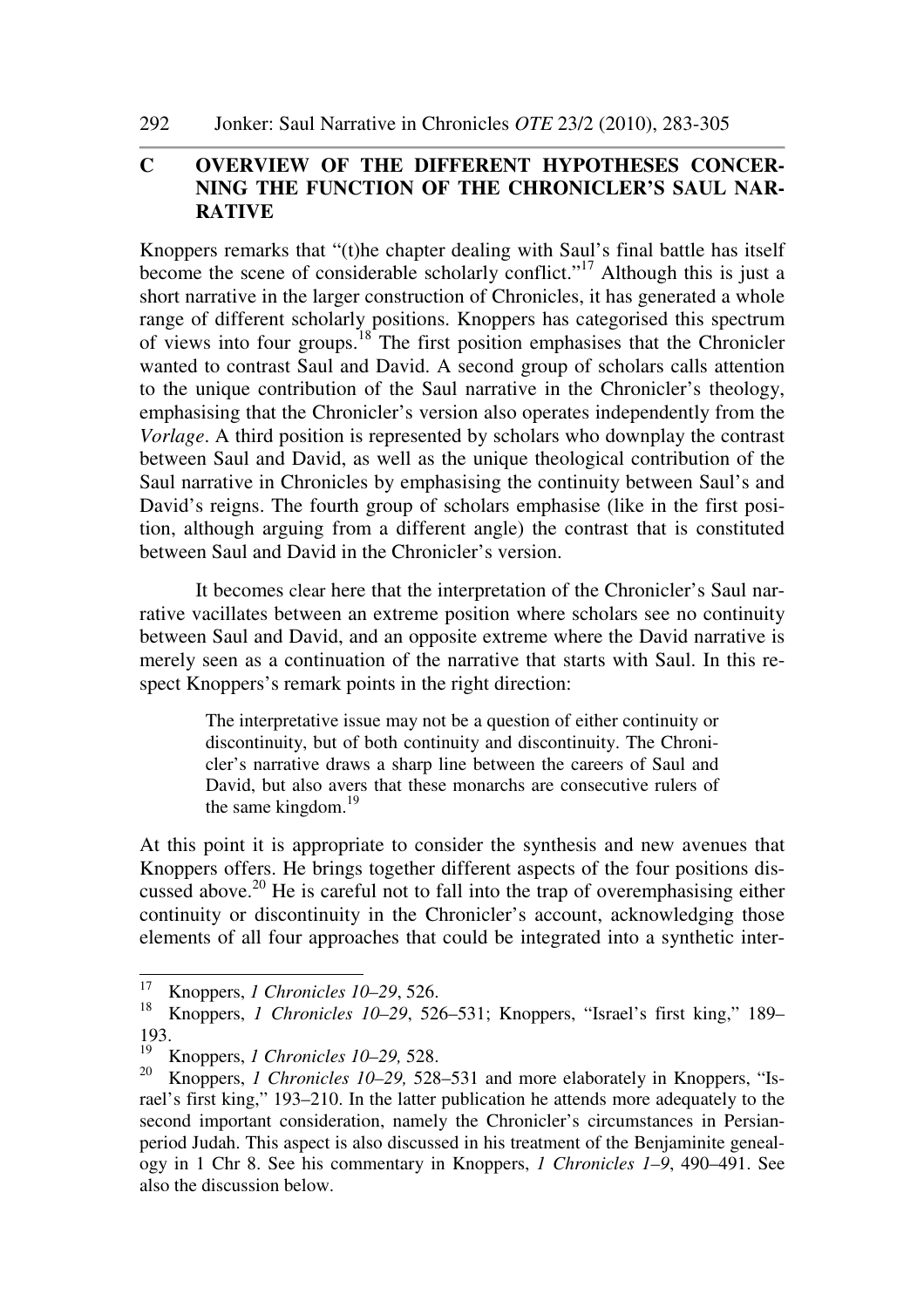pretation. He indicates two important considerations that should be taken into account when pursuing an understanding of the role and function of the Saul narrative in Chronicles:

> In my judgment, this question is best addressed by pursuing two considerations. The first has to do with the Chronicler's historiography, while the second has to do with the Chronicler's circumstances in Persian period Judah. $^{21}$

In dealing with the first consideration, namely the unique style of the Chronicler's historiography and his focus upon the monarchy, Knoppers emphasises that there is one significant difference between Samuel's and the Chronicler's presentation of the monarchy:

In Samuel the beginnings of the monarchy are steeped in controversy. … Compared to the profound suspicions about kingship in 1 Samuel, the Chronicler's condensed version of the Saul story is extraordinary. For the Chronicler, the institution of monarchy is not the issue. When Saul fails, a change of polity is not entertained … (W)hen Saul's rule ends in ignominy and three of his male heirs perish, the kingdom endures. … (T)he deaths of Saul and his three sons do not result in a change of polity. After Saul's failure, God turns the kingdom over to David  $\ldots$ <sup>2</sup>

Knoppers continues to indicate a unique feature of the Chronicler's treatment of Saul, namely that the Chronicler shifted the focus from the institution of kingship to the conduct of the individual kings. The emphasis in Chronicles on Saul's death ignores this king's positive achievements, and thereby casts Saul's royal legacy in a negative light. However, with this strategy the Chronicler does not implicate the tribe of Benjamin, but rather the individual king. This strategy results into the reader realising that David comes to the kingdom not by "lineage, marriage, inheritance, or political machination," but "because of divine choice and human acclamation."<sup>23</sup>

When Knoppers comes to the second consideration, namely viewing the Chronicler's presentation of Saul against the background of the Chronicler's circumstances in Persian period Judah, he concentrates on the prominence of the tribe of Benjamin in this era. In his argumentation he relies heavily on archaeological evidence from particularly the northern areas of post-exilic Judah. He starts off by indicating that archaeological evidence shows that "(l)arge areas of Benjamin and some areas of the northern Judahite hill country seem to have been largely unaffected by the Babylonian invasions. … With the reestablishment of Jerusalem in the early Persian period as the capital of the province of Yehud and as the site of the Second Temple, the population of certain

<sup>21</sup> <sup>21</sup> Knoppers, *1 Chronicles 10–29*, 528.

<sup>&</sup>lt;sup>22</sup> Knoppers, *1 Chronicles 10–29*, 528–9.<br><sup>23</sup> Knoppers, *1 Chronicles 10*, 20, 530, 1

<sup>23</sup> Knoppers, *1 Chronicles 10–29*, 530–1.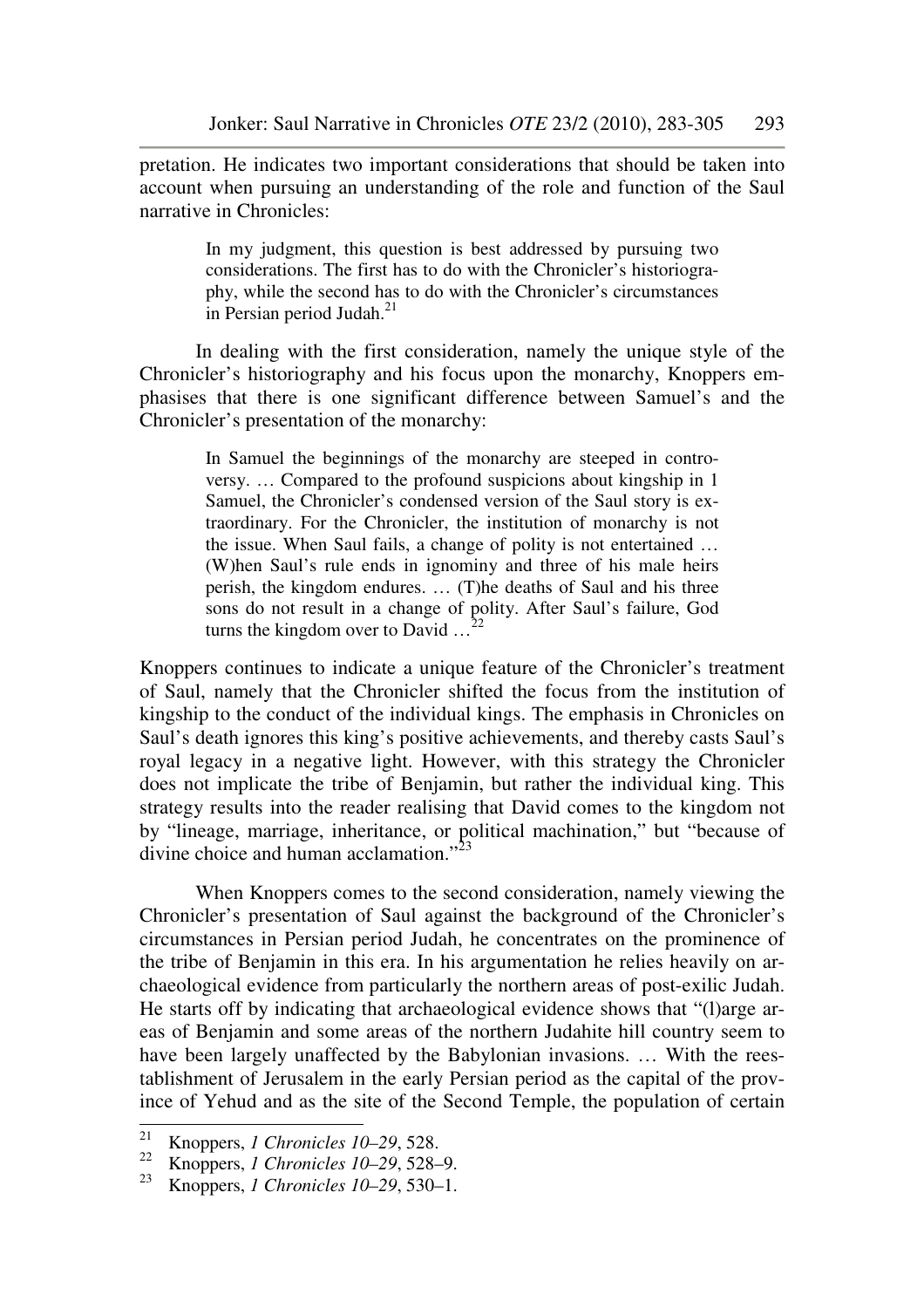Benjaminite areas north of Jerusalem may have decreased slightly. Whatever the case, the area of Benjamin remained a major component of the province as a whole."<sup>24</sup> Knoppers rightly indicates that Benjamin's importance is attested in biblical texts stemming from this period (i.e. the Persian era). One prominent example is the inclusion of a very long genealogy of Benjamin in 1 Chronicles 8 (of which the Saul genealogy also forms part). Knoppers interprets this as follows: "In an era in which kinship relations and the question of ancestry were of great consequence for determining status and self-identity, the prominence of Benjamin is striking."<sup>25</sup> Knoppers also emphasises the sustained role that Benjaminites played in the monarchy: "During this period it is a consistent practice of Chronicles, over against the irregular manner of Kings … to mention Benjamin's involvement with Judah … In this manner, the author implicitly underscores a continuity between the tribal constitution of the Judahite monarchy (Judah, Benjamin, Levi) and the constitution of Yehud in his own day."<sup>26</sup> This description brings Knoppers to the crux of his interpretation of Saul in Chronicles:

> One can surmise, given Benjamin's position in Yehud, that the figure of Saul posed special challenges to the Chronicler as he composed his work. … The author deals with the challenges before him by taking aim at Saul himself, all the while dissociating Israel's first king from his personal relations to David and from the support of his own tribe. He characterizes Saul's rule as degenerate and rejected by YHWH. … Yet, not the tribe of Benjamin, but the actions of one member of one Benjaminite line are at issue. … The Chronicler urges his readers, including his Benjaminite readers, to consider David as a man for all Israel. … When seen against the negative paradigm of Saul's rule, the national consensus that characterises the rise and reign of David establishes a positive paradigm for later kings to emulate. $27$

Who these "later kings" are for the Chronicler's time is a matter not discussed further by Knoppers. This point will be taken up in our further discussion below.

### **D ENGAGEMENT WITH THE KNOPPERS SYNTHESIS**

The attempt by Knoppers to synthesise the different interpretative positions on Saul in Chronicles is certainly laudable. He has enriched the discussion by bringing in the two important considerations. However, on certain points his synthesis can be criticized and even be taken further.

 $24$ <sup>24</sup> Knoppers, "Israel's first king," 206–7.<br><sup>25</sup> Knoppers, "Israel's first king," 207

 $\frac{25}{26}$  Knoppers, "Israel's first king," 207.<br> $\frac{26}{15}$  Knoppers, "Israel's first king," 208

 $\frac{26}{27}$  Knoppers, "Israel's first king," 208–9.<br> $\frac{27}{27}$  Knoppers, "Israel's first king," 200, 10

Knoppers, "Israel's first king," 209–10.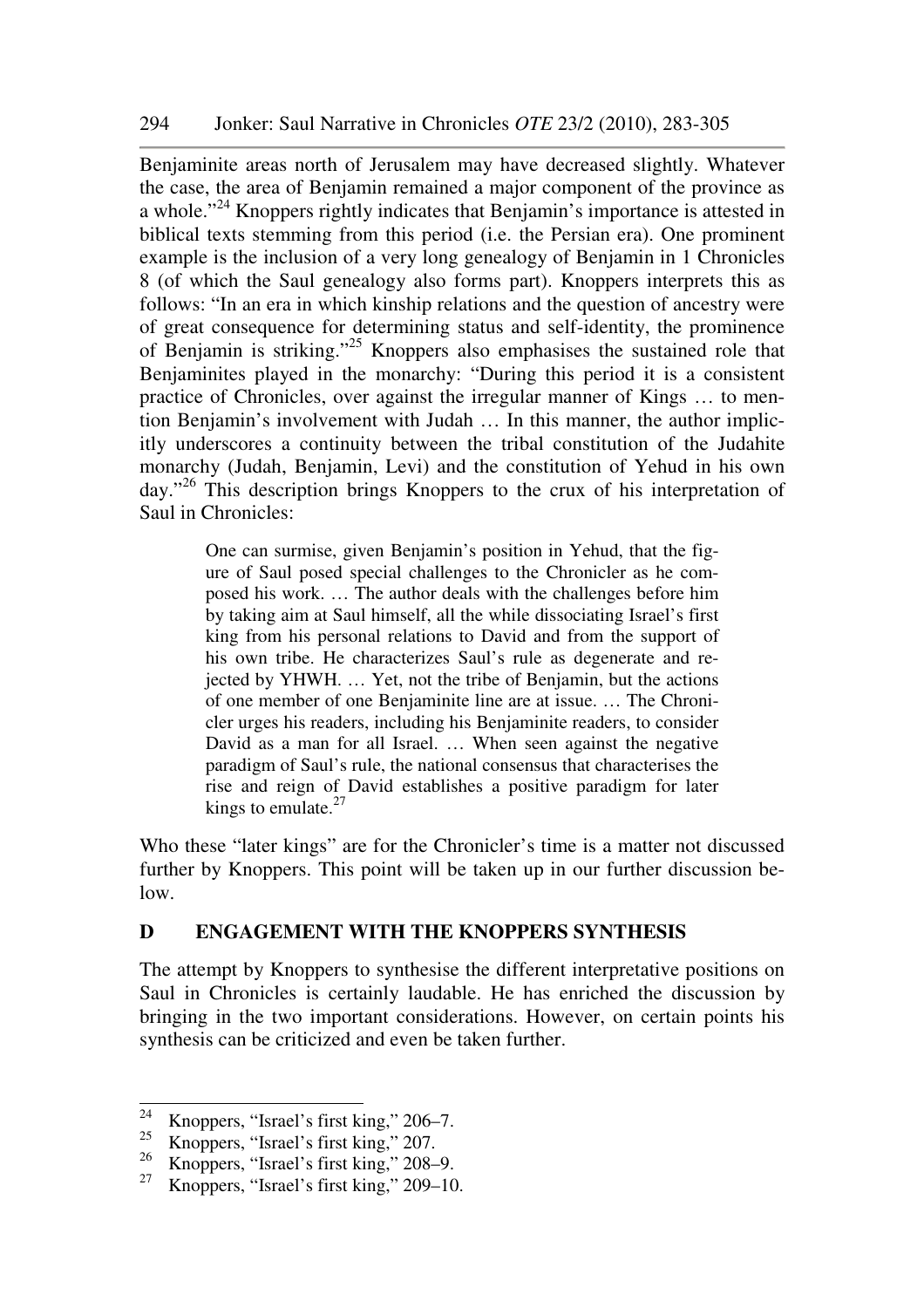In terms of his first consideration, namely the continuity and discontinuity between Saul and David in terms of monarchy and kingship, the following critical questions should be raised: According to Knoppers, the Chronicler "begins his narrative with the first king (1 Chr 10), and he ends it with Judah's last (2 Chr 36)."<sup>28</sup> However, the narrative construction of Chronicles does not end with Judah's last king; it rather ends with Cyrus, the king of Persia (2 Chr 36:22–23), who is indicated to be speaking in fulfilment of Jeremiah's prophecy.<sup>29</sup> This feature of Chronicles is, of course, quite significant within the late post-exilic circumstances within which the Chronicler writes. Also Knoppers's remark that "the rise and reign of David establishes a positive paradigm for later kings to emulate<sup> $30$ </sup> acquires a different nuance when read with this ending of the book in mind.

One could also ask whether the focus on the theme of monarchy should not be appended to, and integrated with, other related thematic observations. Whereas Knoppers rightly indicates that the continuation of the monarchy in David and his descendants is presented by the Chronicler as an initiative of Yahweh (particularly with reference to the *Sondergut* in 1 Chr 10:13–14), Dirksen indicates that there is a "purple thread" running through Chronicles to the effect that "the building of the temple is entirely God's business and historical contingency played no role in it. $\overline{N}^{31}$  These two views are, of course, not opposites or mutually exclusive. They emphasise different themes, but they also correlate in their observation that there is a tendency in Chronicles to emphasise that historical contingency does not have the last word. An emphasis on Yahweh's active initiative in both kingship and temple building seems to be a prominent feature of the Chronicler's narrative. These two themes merge remarkably in the last speech in the book: "Thus says Cyrus, king of Persia: All the kingdoms of the earth Yahweh, the God of heaven, gave to me. And He ap-

<sup>28</sup> <sup>28</sup> Knoppers, *1 Chronicles 10–29*, 528.<br><sup>29</sup> MoVenzie, *1.2 Chronicles* 22 discu

<sup>29</sup> McKenzie, *1–2 Chronicles*, 22 discusses the ending of Chronicles with reference to its authorship. He mentions some of the arguments that are normally used in debates to support the point of view that the last two verses of 2 Chr 36 were added by another hand than the original author(s). He also refers to the fact that the doublet with Ezra 1:1–3a has prompted different theories about common authorship between Chronicles and Ezra-Nehemiah—a view that has been refuted in recent scholarship. One clue given by McKenzie should be highlighted, however: "(I)t is just as likely that the doublet was added secondarily to one of the works in order to connect it with the other one, particularly since the canonical order does not match the sequence of events that they relate" (22). My opinion is that the Chronicler deliberately ended his work with these words in order to present his (later in origin) historiographical work as the prelude (earlier in events) of the history of restoration described in Ezra-Nehemiah.<br> $\frac{30}{V}$ 

Knoppers, "Israel's first king," 210.

<sup>31</sup> Dirksen, *1 Chronicles*, 163.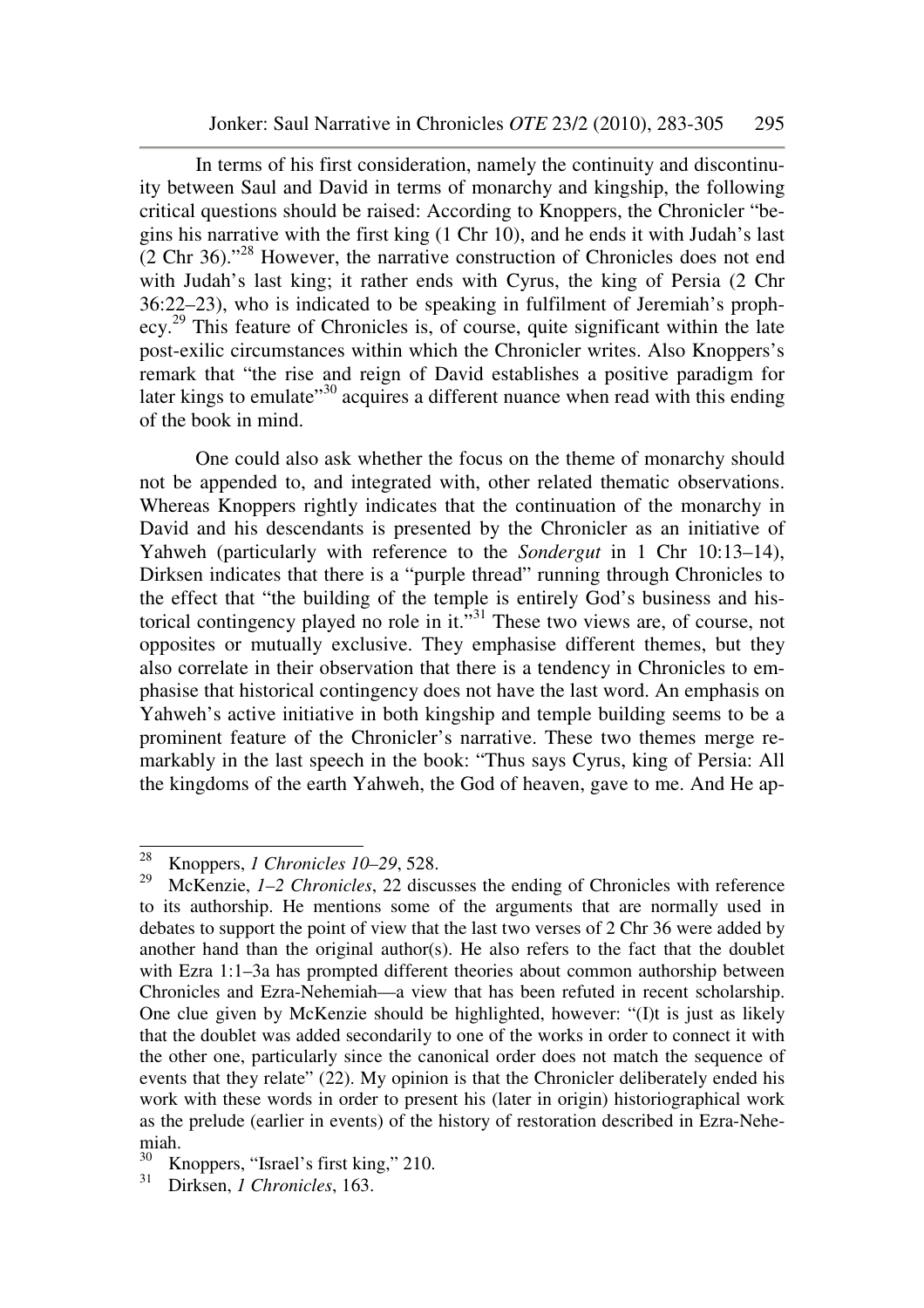pointed me to build for him a house in Jerusalem which is in Judah" (2 Chr 36:23 — my translation).

In terms of the second consideration, namely the late Persian circumstances in which the Chronicler writes, Knoppers has also deepened the scholarly discussion on the function of the Chronicler's Saul narrative. However, two aspects of the historical context could have been highlighted more in Knoppers's working out of the second consideration. Firstly, the fact that Jerusalem and the Second Temple were geographically situated in the border region between Judahite and Benjaminite territory, $32$  while David and Solomon, the temple builders, were from Judahite origin, most probably forms the backdrop for the rather complex portrayal of the relationship between Judah and Benjamin in Chronicles. The Benjaminite background emphasised by Knoppers in his synthesis therefore also provides the context within which the thematic relationship between kingship and temple building (referred to above) can be understood more adequately.

Secondly, Knoppers's consideration of the historical context unfortunately only focuses on the local inner-Yehudite dynamics. In other discussions<sup>33</sup> Knoppers has rightly emphasised that the international context of the late post-exilic era should be taken into account in our interpretations of Chronicles. His second consideration can therefore be enriched by also considering the international context of the Chronicler's time. I will try to show below that a consideration of the Persian royal ideological discourses may potentially further deepen our understanding of the Chronicler's Saul narrative.

In the next section I will attempt a further development of Knopper's synthesis, taking into account the desiderata indicated above.

#### **E A FURTHER ATTEMPT**

ı

Knoppers's synthesis can in my view be broadened on three levels. Firstly, the Benjaminite link of Jerusalem and the Second Temple can be integrated into his discussion of the prominence of the tribe of Benjamin. Secondly, the rela-

 $32 \text{ T}$  Chr 9:3 and Neh 11:4 witness to a Benjaminite presence in Jerusalem in the Second Temple period. See also the discussion of Phillip R. Davies, "The Trouble with Benjamin," in *Reflection and Refraction: Studies in Biblical Historiography in Honour of A. Graeme Auld* (eds. Robert Rezetko, Timothy H. Lim and W. Brian Aucker, Leiden: Brill, 2007), 93–111.

 $\frac{33}{33}$  E.g. Gary N. Knoppers, "Greek historiography and the Chronicler's history: A reexamination," *JBL* 122/4 (2003): 627–650. See also how I have taken a cue from his emphasis on the international context in the following publications: Louis C. Jonker, "The Cushites in the Chronicler's version of Asa's Reign: A Secondary Audience in Chronicles?" *OTE* 19/3 (2006): 863–881; "The Chronicler's Portrayal of Solomon as the King of Peace within the Context of the International Peace Discourses of the Persian Era," *OTE* 21/3 (2008): 653–669.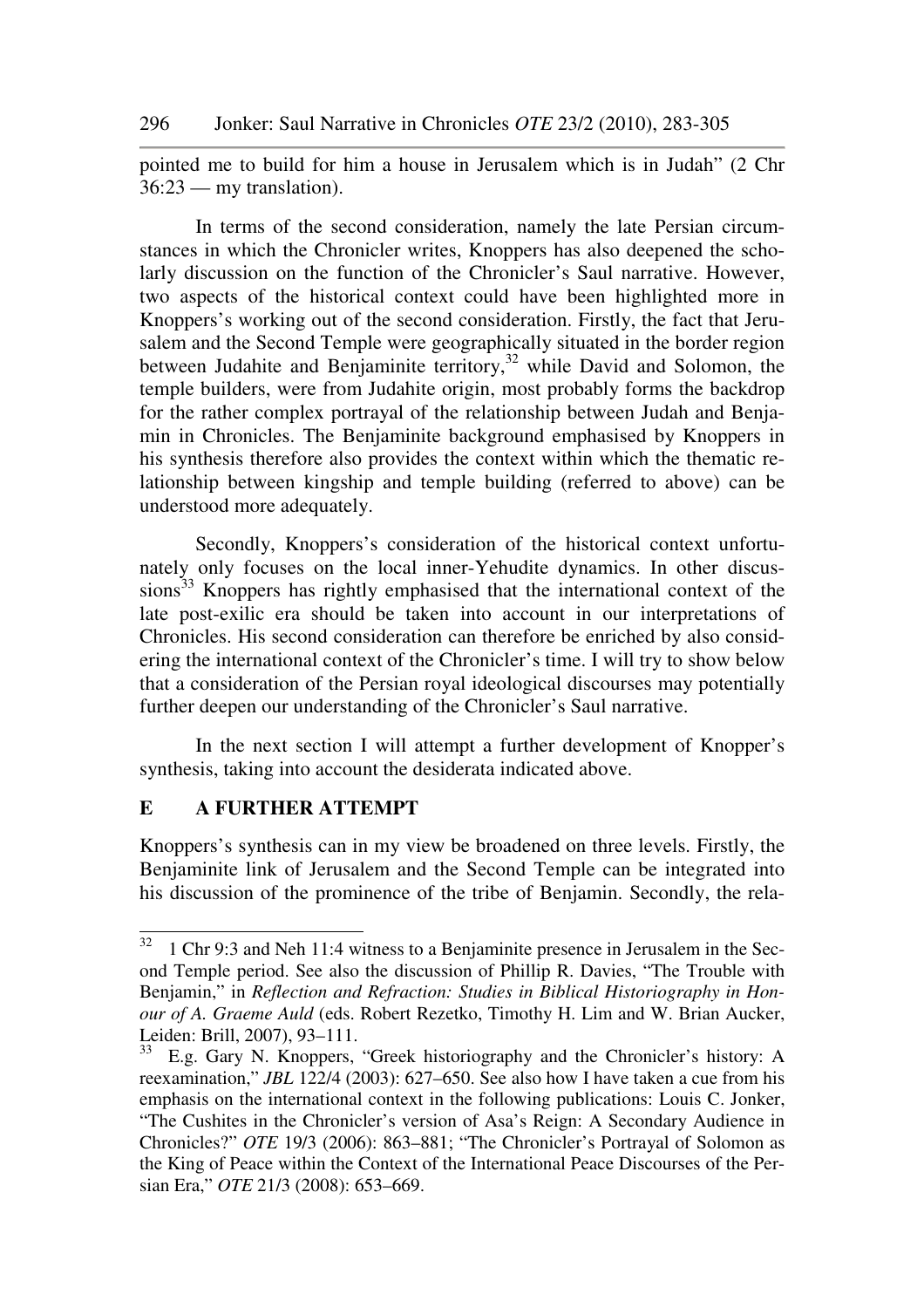tionship between the themes of monarchy and temple can be further developed, but should also be brought into relation to the theme of rest/peace which is so prominent in Chronicles. And thirdly, the international backdrop of Persian royal ideology should also be taken into account in the interpretation of the first two aspects mentioned here. I will therefore start my discussion with the third point so that it may inform our discussion of the first two points.

# **1 Royal imperial ideology at the end of the Persian (Achaemenid) era**

Knoppers's emphasis of the inner-Yehudite context of rivalry between the tribes of Judah and Benjamin as backdrop for our interpretation of the Chronicler's Saul narrative should be broadened to include the wider imperial context. In my presentation of this wider historical context I rely heavily on the work of the ancient history scholar, Josef Wiesehöfer.<sup>34</sup>

Two themes of Persian history will be highlighted here, namely (i) the administrative system of the Achaemenid Empire, and (ii) the ideological traits of Persian kingship (with special reference to the notion of *Pax Achaemenidica*).

In one of his most recent publications<sup>35</sup> Wiesehöfer comments as follows about the *administrative system* of the Achaemenid Empire:

> (I)t is quite clear that full uniformity of the administrative structures on a provincial level and of the relations between the official authorities and the subjects never existed. Depending on tradition, members of royal houses, Persian aristocrats, local dynasts, or city kings acted differently at or below the satrapy level, united only in their common responsibility to the Great King or the satrap.<sup>36</sup>

Wiesehöfer indicates, however, that the lack of administrative uniformity in the Persian Empire did not imply that there was not a sense of political unity. He continues:

ı

 $34$  I hereby acknowledge not only the many sound publications of Wiesehöfer, but also the personal conversation I was able to have with him during June 2009 in Kiel. This conversation gave me the opportunity to clarify some of the aspects of his work, but also to test my hypotheses with him; for this I want to express my gratitude. Another elaborate work on the Persian era by a specialist in the field which could be used with great benefit is: Pierre Briant, *From Cyrus to Alexander. A History of the Persian Empire* (Translated by Peter T. Daniels, Winona Lake, Ind.: Eisenbrauns, 2002).

<sup>35</sup> Josef Wiesehöfer, "The Achaemenid Empire," in *The Dynamics of Ancient Empires* (eds. Ian Morris and Walter Scheidel, Oxford: Oxford University Press, 2009), 66–98.

<sup>&</sup>lt;sup>36</sup> Wiesehöfer, "The Achaemenid Empire," 85.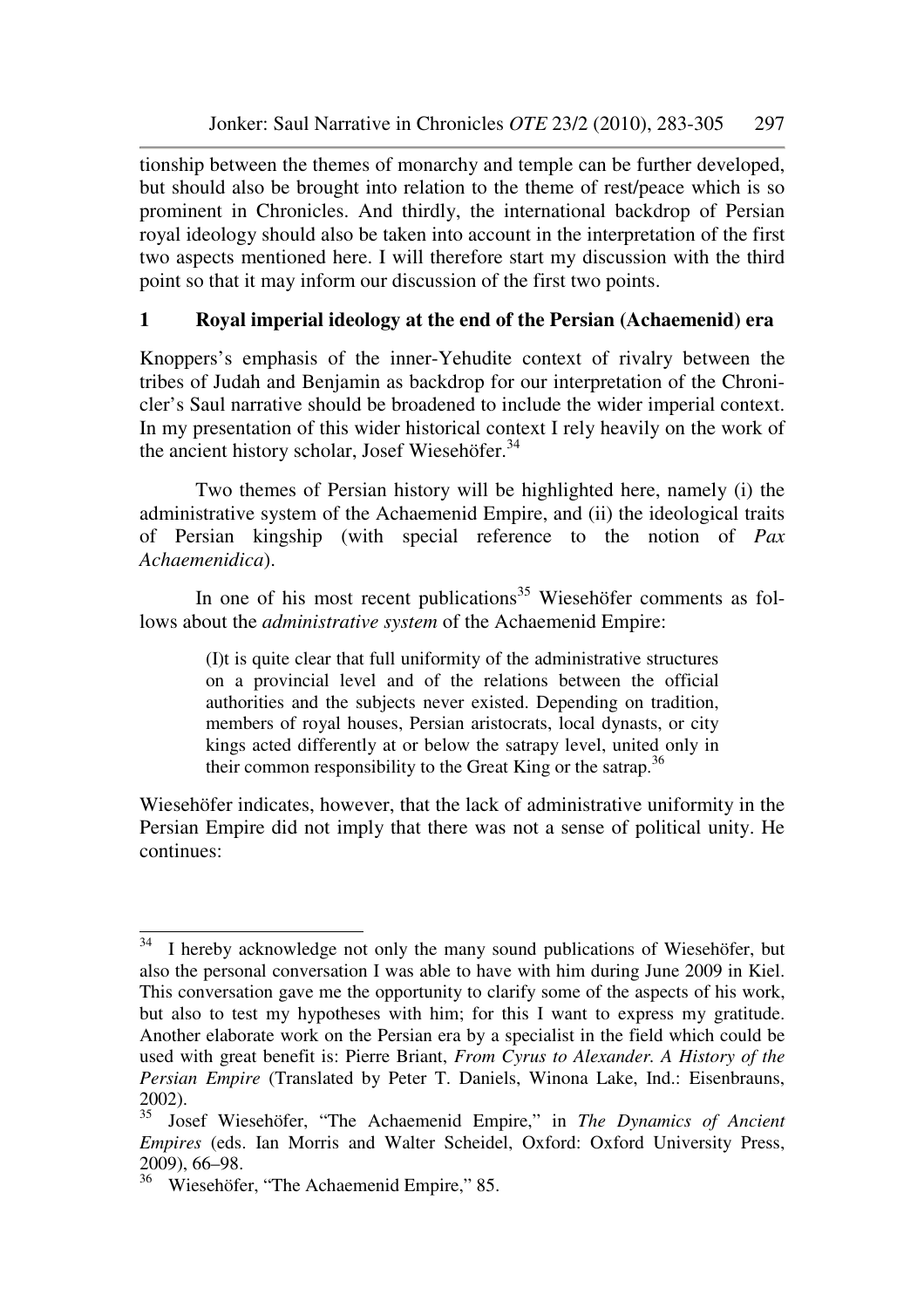#### 298 Jonker: Saul Narrative in Chronicles *OTE* 23/2 (2010), 283-305

Although basically "composite" in character, the Achaemenid Empire was not simply an ensemble of countries and peoples or a 'confederation' of political entities with only loose ties among them; institutional variety does not exclude political unity. On the contrary, … the Achaemenids were able to make cultural diversity serve the needs of imperial unity. … To their subjects they applied a clear and simple standard: loyalty … was rewarded, disloyalty severely punished. … In general, the Persians fostered good relations with organizations and elites in subjugated territories as a means of pacification and of lowering the costs of running the empire. Respect for the cults of subjugated peoples, the use of local elites as administrators of subjugated territories, and the fostering of an imperial ideology that encouraged a view of mutual benefit all created favorable preconditions for enhanced economic and political performance.<sup>37</sup>

A second aspect that should be considered here are *the ideological traits of Persian kingship*. Wiesehöfer mentions the following: "(A)s his kingship is owed to the favor of Auramazda,  $38$  the king is obliged to protect the god's good creation. … Order, not chaos, peace, not tension, and good conduct of the subjects and royal generosity, not disloyalty and kingly misbehavior, dominate the inscriptions and the imagery of the royal residences."<sup>39</sup> This royal ideology is closely linked to what Wiesehöfer calls a "Persian national identity." He describes it as follows:

> (A)lthough something akin to a "Persian national identity" can be noticed in the royal inscriptions, imperial ideology at the same time aimed at integrating the elites of the provinces within an empirewide ruling class culture, even at integrating subjugated peoples into a kind of imperial "symbolic universe." No inhabitant of the empire was forced to choose between an "imperial" and a "local" identity. … However, (they were) not granted the possibility of rejecting this second identity by rebelling against Persian rule.<sup>40</sup>

The imperial ideology described here by Wiesehöfer is often referred to in the literature as the so-called *Pax Achaemenidica*. <sup>41</sup> It was an ideology that stressed the reciprocity of royal care and loyalty of the subjects. However, Wiesehöfer warns that one should not over-exaggerate the tolerant character of this ideology. There are two sides to this ideology:

<sup>&</sup>lt;sup>37</sup> Wiesehöfer, "The Achaemenid Empire," 86.<br> $\frac{38}{12}$  Wieseböfer, "The Achaemenid Empire," 94

Wiesehöfer, "The Achaemenid Empire," 94 indicates that "(t)he Persian kings ... did not try to create and enforce a divine hierarchy: local gods were never seen as subordinate to Auramazda."<br> $39 \text{ W/2}$ 

<sup>39</sup> Wiesehöfer, "The Achaemenid Empire," 88–89.

<sup>40</sup> Wiesehöfer, "The Achaemenid Empire," 89–90.

<sup>&</sup>lt;sup>41</sup> See also Wiesehöfer, "From Achaemenid Imperial Order to Sasanian Diplomacy: War, Peace, and Reconciliation in Pre-Islamic Iran," in *War and Peace in the Ancient World* (ed. Kurt A. Raaflaub, London: Blackwell, 2007), 124–127.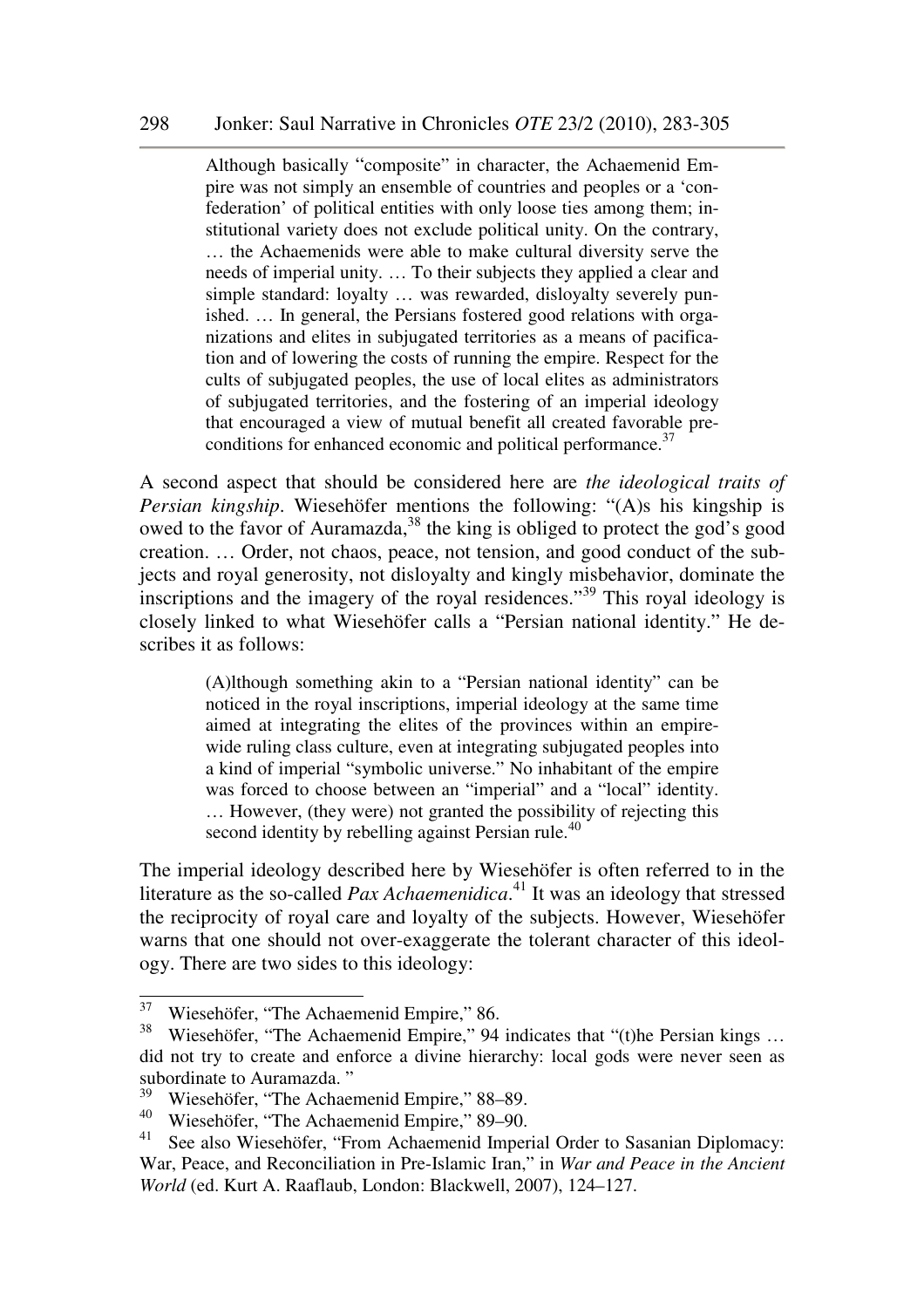On the one hand, the writings of the Achaemenid kings presuppose that subject loyalty is the norm, and they consider it a divine command and royal responsibility to provide justice, "truth," and wellbeing for all the inhabitants of the Empire. In turn, the well-being of the inhabitants is also desired by the gods, and Ahura Mazda qualifies the king specifically for these tasks. However, the inscriptions are very clear about the threat of sanctions that must be borne in mind by those who do not wish to follow divine and royal command. … A stick-and-carrot guarantee of well-being and graveyard silence after the suppression of rebellions were the two sides of the pax Achaemenidica at all times.<sup>42</sup>

Elsewhere<sup>43</sup> Wiesehöfer indicates that this might also be an explanation for the fact that very peaceful scenes were depicted on the outer walls of the royal palace in Persepolis, but the inner walls show battle scenes and scenes of subjugation.

These two points of background—the Persian administrative system and royal ideology—may help us to a more sophisticated understanding of the Chronicler's Saul narrative. We may assume that the Chronicler, being part of the literate elite in Jerusalem, $44$  was fully exposed to this administrative system and royal imperial ideology. When this is realised, the other two levels of Knoppers's synthesis can also be deepened. I therefore turn to the relationship between Judah and Benjamin, as well as the theme of monarchy, in the next two subsections.

 $42$  Joseph Wiesehöfer, "The Achaemenid Empire in the Fourth Century B.C.E.: A Period of Decline?" in *Judah and the Judeans in the Fourth Century* B.C.E. (eds. Oded Lipschits, Gary N. Knoppers and Rainer Albertz, Winona Lake, Ind.: Eisenbrauns,  $2007$ ), 26.

Wiesehöfer, "From Achaemenid Imperial Order," 126.

<sup>&</sup>lt;sup>44</sup> The accepted position in Chronicles scholarship is that the author(s) of Chronicles should be sought among the literate elite in Jerusalem. (See the short but excellent summary in Klein, *1 Chronicles*, 16–17.) The Chronicler was particularly interested in the Davidic dynasty, the temple in Jerusalem, its clergy and its cult. Chronicles leaves the impression that he had inside knowledge about those institutions and could therefore probably have been a member of the temple staff, or at least part of the literate cultic leadership in Jerusalem. Scholars indicate that the portrayal of the Levites in Chronicles is very special, which would provide an argument for regarding the Chronicler as one of the Levitical priesthood. See Gary N. Knoppers, "Hierodules, Priests, or Janitors? The Levites in Chronicles and the History of the Israelite Priesthood," *JBL* 118/1 (1999), 49–72. The issues reflected in the book convince scholars that the Chronicler must have been an inhabitant of the post-exilic Persian province of Yehud.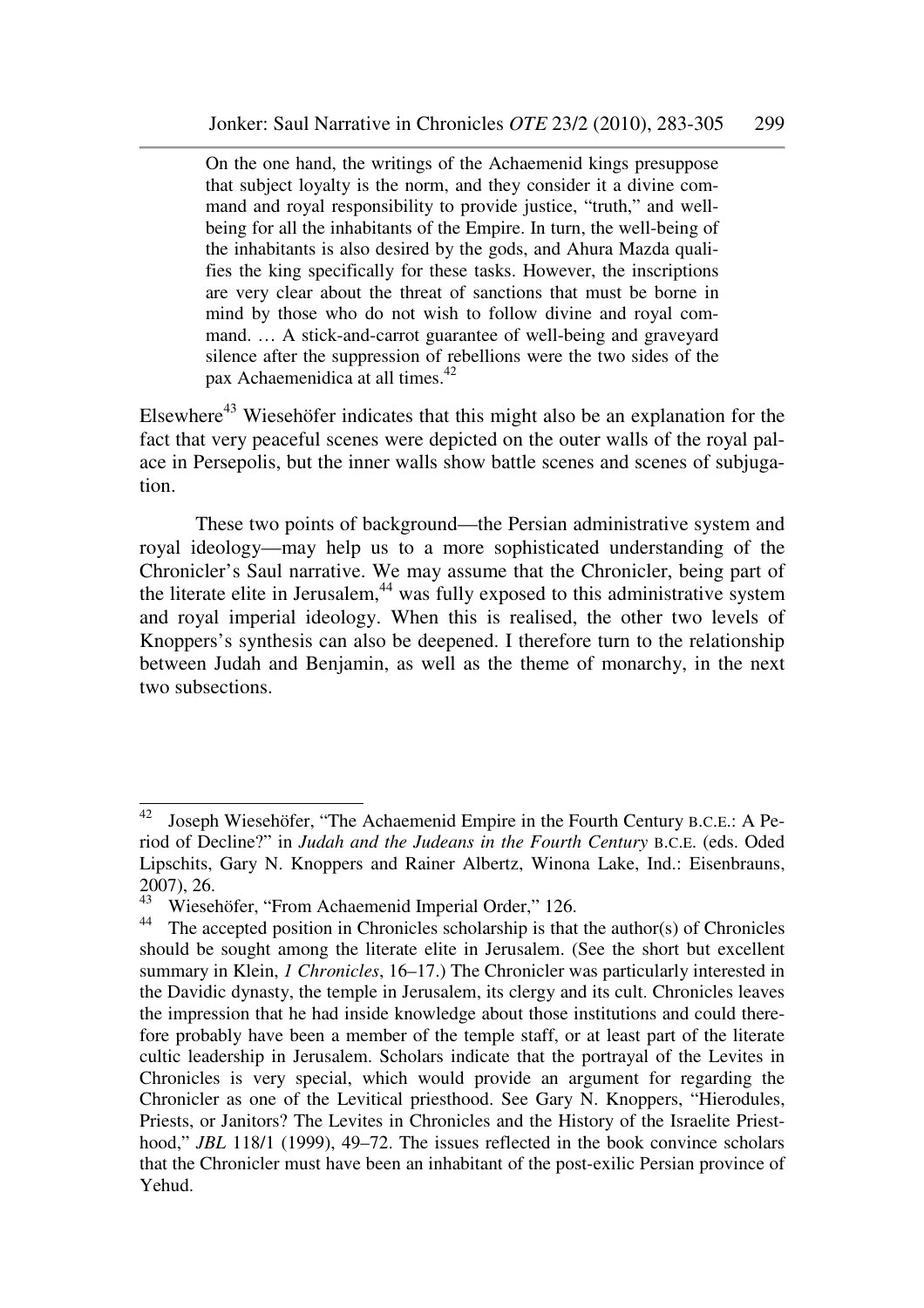### **2 Judah and Benjamin**

While Knoppers is certainly right to emphasise the rivalry between Judah and Benjamin (or, in other words, between supporters of the former House of David and the House of Saul respectively) that continued into the Persian era, one should not overstate the opposition between them. There are several reasons for this. Firstly, the Chronicler's construction and ordering of the genealogies in 1 Chronicles 1–9 correlate Judah and Benjamin. The emphasis in the genealogies is unambiguously on Judah, Levi and Benjamin. However, many scholars (including Knoppers)<sup>45</sup> have identified a ring structure in the ordering of the genealogical material in which Judah and Benjamin are put on a par. Secondly, the Chronicler emphasises in the genealogy in 1 Chronicles 8:29–32 that the Benjaminites settled around Gibeon. In the later narratives of the Chronicler, he indicates that the tabernacle remained in Gibeon for a while. All these references (1 Chr 16:39; 21:29; 2 Chr 1:3) are in the Chronicler's *Sondergut*. It seems that the Chronicler wanted to emphasise the close Benjaminite link with the sanctuary. Thirdly, it should not be forgotten that the centre of Davidic power, Jerusalem, was founded after Jebus that lay on the border between Judahite and Benjaminite territory, was conquered. The temple in Jerusalem was built on the threshing floor of Ornan the Jebusite. Although the Jebusites themselves are not in any way related to Judah, the location of power of the Davidic house was surrounded by Benjaminite territory with a great probability of a Benjaminite presence in Jerusalem in the Second Temple period.<sup>46</sup>

These three points emphasise that the Chronicler certainly saw continuity between Judah and Benjamin (or David and Saul), as Knoppers has aptly indicated, but simultaneously the Chronicler also wanted to stress discontinuity between the two.

I would like to relate this peculiarity of the Chronicler's portrayal of the relationship between Judah and Benjamin to the issue of identity negotiation

 $45$ <sup>45</sup> See Knoppers, *1 Chronicles 1–9*, 260–5.

<sup>&</sup>lt;sup>46</sup> Where the border between the tribal areas of Benjamin and Judah was, cannot be established with certainty. There is a consensus among scholars that it must have been very near to Jerusalem. See e.g. Oded Lipschits, *The Fall and Rise of Jerusalem* (Winona Lake, Ind.: Eisenbrauns, 2005), as well as his essay, "Achaemenid Imperial Policy, Settlement Processes in Palestine, and the Status of Jerusalem in the Middle of the Fifth Century B.C.E.," in *Judah and the Judeans in the Persian Period* (eds. Oded Lipschits and Manfred Oeming, Winona Lake, Ind.: Eisenbrauns, 2006), 19–52. There are some biblical indications (in Josh 18:28 and Judg 1:21) that would suggest that Jerusalem was even considered by some, or at some stage, to be part of the Benjaminite territory. This cannot be established with certainty, since archaeological evidence does not allow those detailed conclusions. However, the proximity of this tribal border to Jerusalem and the fact that borders shifted over time, most certainly created awareness in Jerusalem of the juxtaposition of Benjamin and Judah.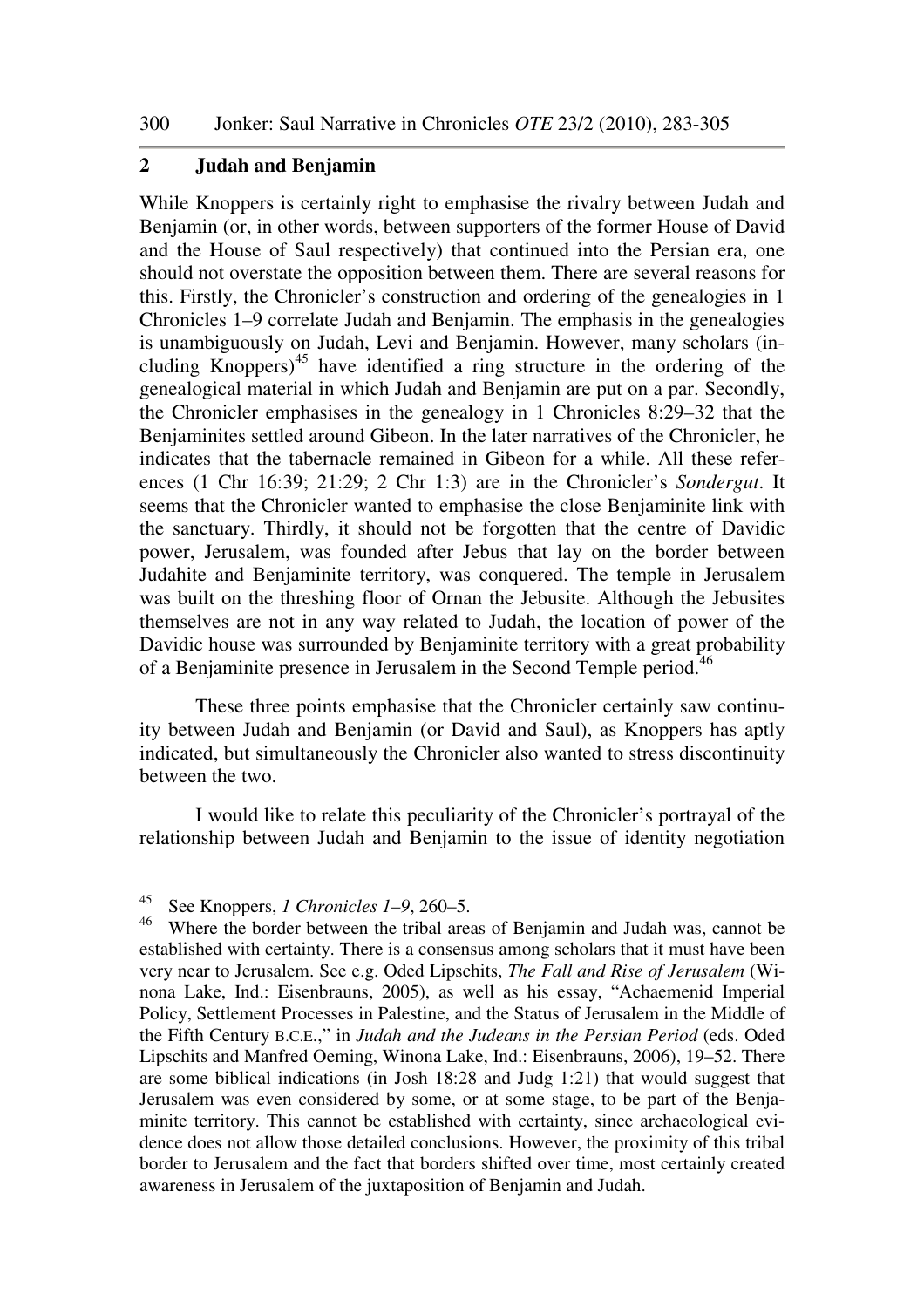and hybridity. $47$  Social identity theory teaches us that identity negotiation always takes place on different levels, but also in continuity *and* discontinuity with certain other social groups. Furthermore, identity negotiation of one group amidst other social groups may take place without excluding the possibility of categorisation within the group. The Saul narrative (with the related genealogies and other references to Saul in Chronicles) forms part of an *intra*-group categorization. The Chronicler, a staunch supporter of the Davidic house and the cultic centre in Jerusalem, was simply confronted by the fact that the surrounding Benjaminites had, in the more administratively relaxed Achaemenid dispensation, the opportunity to resuscitate their claims on the centre of political and cultic influence. And these claims had to be settled by indicating that the only Benjaminite king they had, Saul, was actually killed by Yahweh himself in order for the kingship to go over to a Judahite, David, and his house. But the Chronicler was equally confronted with the fact that the Judahite centre of political and cultic influence was situated near Benjaminite territory.

Furthermore, the Persian imperial ideology of the time would have made the Chronicler well aware of the fact that the Persian kings wanted order and peace in their subjugated provinces. There is therefore no desire on the Chronicler's part to estrange the Benjaminites. They are still a prominent, even a founding, part of the "All Israel" concept that the Chronicler is trying to foster in these days. When trying to establish oneself from a provincial point of view within the empire, one can simply not afford to emphasise the differences with the *in*-group too much. *Intra*-group identity negotiation takes place, but not at the expense of the concomitant processes of *inter*-group identity negotiation.

This description fits what is called hybrid identities in postcolonial theory.<sup>48</sup> We see here the overlapping identities of a Judahite who on one level distances him from Benjaminite power claims. But we also see in the Chronicler somebody who understands himself as an "All Israelite," that is as an inhabitant of All Israel situated as a province within the Persian Empire.

This leads us to the next point, which deals with the process of *inter*group identity negotiation which is also witnessed in Chronicles.

 $47$  I have explained how I use insights from particularly social identity theory in my interpretation of Chronicles in various publications. See e.g. Louis C. Jonker, "Reforming history: The hermeneutical significance of the books of Chronicles," *VT* 57/1 (2007), 21–44; "Textual identities in the Books of Chronicles: The case of Jehoram's history," in *Community Identity in Judean Historiography: Biblical and Comparative Perspectives* (eds. Gary N. Knoppers and Kenneth Ristau, Winona Lake, Ind.: Eisenbrauns, 2009), 197–217.<br><sup>48</sup> See e.g. Mark G. B.

<sup>48</sup> See e.g. Mark G. Brett, *Genesis. Procreation and the politics of identity* (London/New York: Routledge, 2000). His methodological presuppositions are described in the introduction, which bears the subtitle "The contest of methods."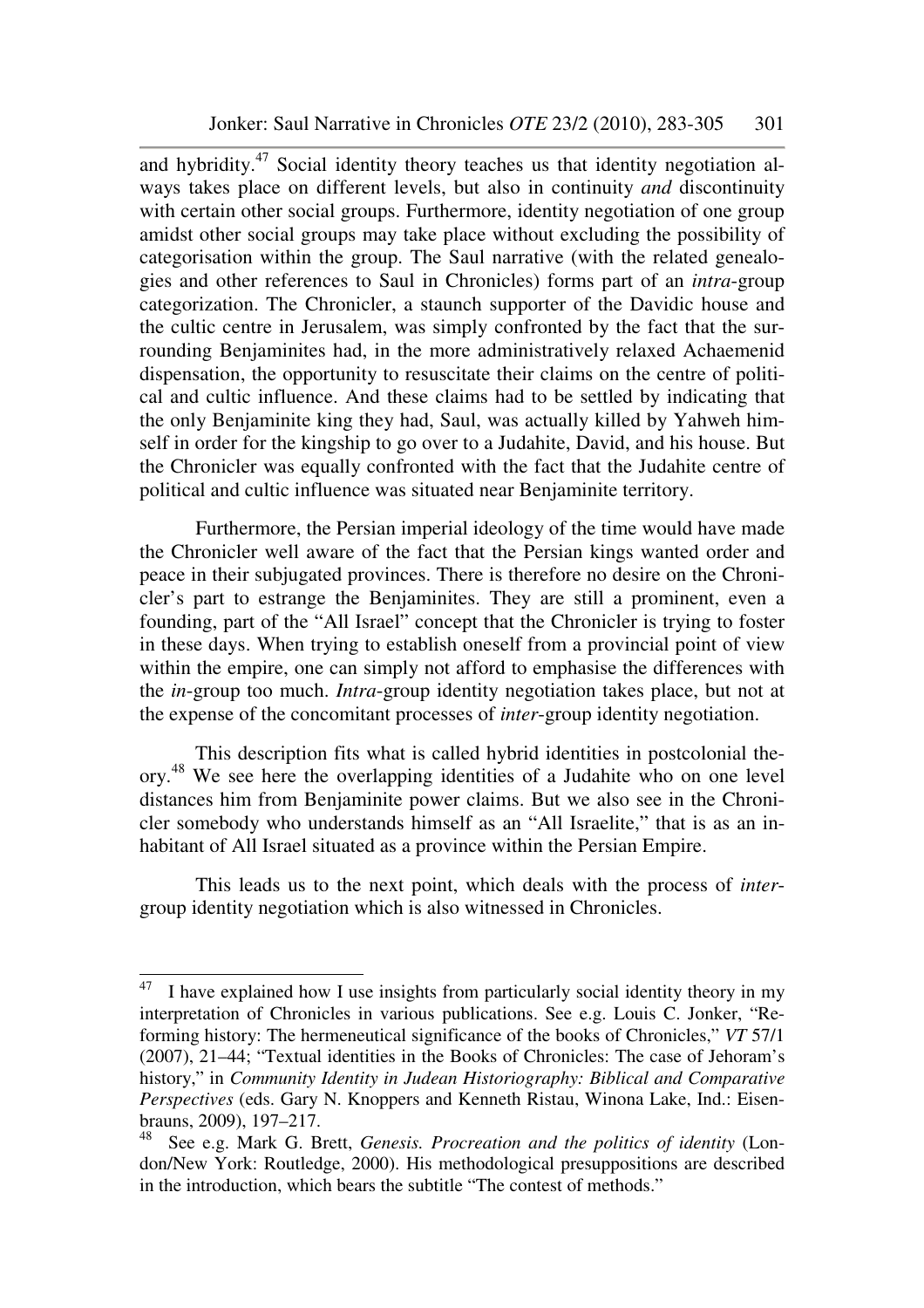# **3 Monarchy, Temple and Rest/Peace**

Knoppers has emphasised in his synthesis that the focus in Chronicles is on the monarchy. He has rightly indicated that the monarchy as institution is not questioned in the Saul narrative, but the Chronicler emphasises right conduct on the side of the kings, using the very prominent oppositional verbs "to seek Yahweh" (בועל) or "to violate/transgress" (בועל).

One should, however, also take the broader context of Chronicles into account here. The terms used here become paradigmatic in the Chronicler's description of further Judahite kings, often relating their success to the fact that they "sought" Yahweh, or their downfall, sickness or death to their "not seeking" or "transgressing against" Yahweh. It becomes clear from the royal narratives in 2 Chronicles 10–36 that "not seeking" and "transgressing" lead to chaos, destruction in battles, sickness and death. On the other hand, "seeking" Yahweh leads to peace, rest and quietness. The paradigm of this type of kingship is Solomon.<sup>49</sup> The Chronicler (like no other writer in the Hebrew Bible) makes him "a man of rest," also etymologising his name to link him with the theme of peace (1 Chr 22:9).

This view on what the Chronicler considered to be the ideal kingship is also closely related to the temple. In the Chronicler's version of David's speech in which Solomon is ordered to build the temple, David indicates that he had planned to build a "house of rest" for the ark of the covenant of the Lord (1 Chr 28:2). Since he has too much blood on his hands, this task goes to Solomon. It is therefore suggested that the temple built by Solomon will be the ultimate place of rest, order and peace—the theme which is also closely associated with the kingship as shown above. Interestingly enough, 1 Chronicles 28:2 indicates the temple as a place of rest for the Ark of the Covenant, which we know was in Benjaminite Gibeon at the time.

We are again witnessing how the Chronicler is (consciously or subconsciously) interacting with the Persian imperial context of his own time. When negotiating an *inter*-group social identity (i.e. bringing the provincial and imperial contexts into interaction with one another) in the late Persian era, the Chronicler finds the notion of peace and order—so prevalent in the Persian empire—quite useful to describe the monarchical past of All Israel. However, he redefines the basis for peace and order in terms of his own local religious framework, namely "to seek Yahweh." On one level, the Chronicler thinks and writes as a citizen of the empire. On another level, the Chronicler claims validity for the All Israelite religion by making Yahweh the final source of peace and order. Again, we see hybridity in action here—not the one or the other, but rather both identities.

<sup>49</sup> See my discussion of the Chronicler's Solomon in Jonker, "Chronicler's Portrayal of Solomon," 653–669.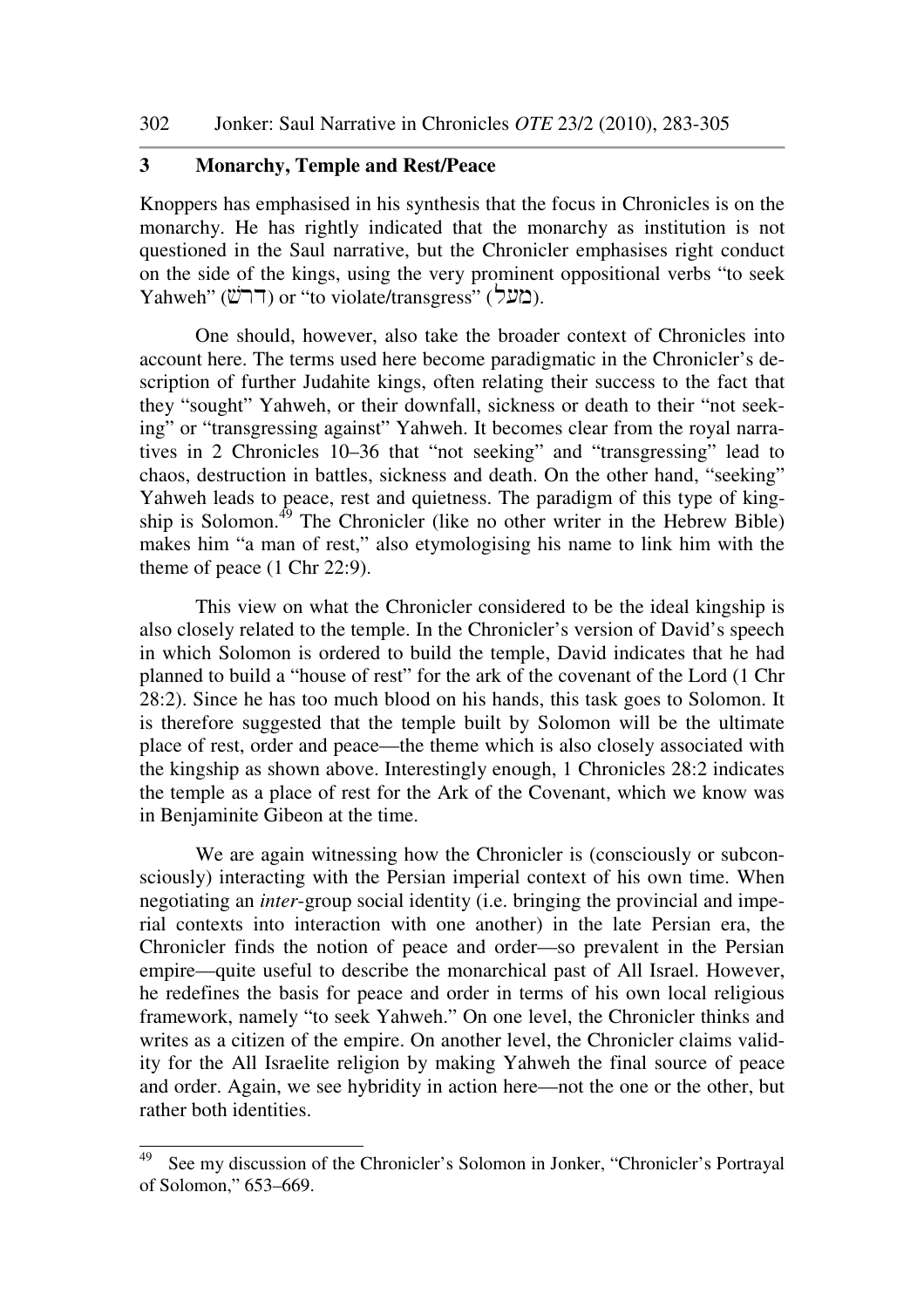When interpreted in this way, the theme of monarchy which is so prominent in Chronicles, is not used out of merely historiographical interest, or for the sake of advocating the resurrection of the Davidic monarchy. The Chronicler's development of this theme, taking his conceptual resources from their Judahite past, rather functions as an instrument for negotiating social identity within a context in which the Persian royal imperial ideology had widespread influence.

Within this context it is therefore important to see where the Chronicler's monarchical construction leads to. As indicated above, this construction does not end with the last king of Judah, but rather with the first king of Persia. Cyrus is indicated to be the king to whom all the kingdoms of the earth were given *by Yahweh*—the same attribute associated with David at the end of the Saul narrative. And Cyrus is the one receiving the command *from Yahweh* to rebuild the temple—the "house of rest" of Solomon—in Jerusalem. Is the suggestion here perhaps that the Persian monarchy should be accepted as the continuation of the House of David, provided that Yahweh is "sought" by them?

We witness here the process of negotiating social identity operating on the level of *inter*-group categorisation. All Israel, the identity concept that the Chronicler attempts to develop, is indicated to be entirely part of the Persian Empire, subjugated to the Persian monarchy. However, simultaneously and not in contradiction, the Chronicler emphasises that Yahweh, the God of their preexilic Judahite kings, should be sought by this monarchy. That will lead to peace and order.

# **F CONCLUSION**

We are well aware that the Chronicler's voice was not the only one during the late Persian period in Yehud negotiating its way through the socio-political and socio-religious contours of the day. And we also know that the Saul narrative had an "afterlife" in literature of later eras (e.g. in Josephus, in Rabbinic literature and among the early Christian fathers). $50$ 

But our knowledge of divergent voices on Saul and the ongoing *Nachwirkung* of this narrative convinces us all the more that this literature, including the Chronicler's Saul narrative, reflects the very complex processes of coming to terms with the contemporary circumstances of the interpreters.

<sup>50</sup> <sup>50</sup> For a compact overview of the *Wirkungsgeschichte* of Saul in later literature, see Hentschel, *Saul*, 206–232. See also Louis H. Feldman, "Josephus' View of Saul," in *Saul in Story and Tradition* (eds. Carl S. Ehrlich and Marsha C. White, Tübingen: Mohr-Siebeck, 2006), 214–244; Hanna Liss, "The Innocent King. Saul in Rabbinic Exegesis," in *Saul in Story and Tradition* (eds. Carl S. Ehrlich and Marsha C. White, Tübingen: Mohr-Siebeck, 2006), 245–260.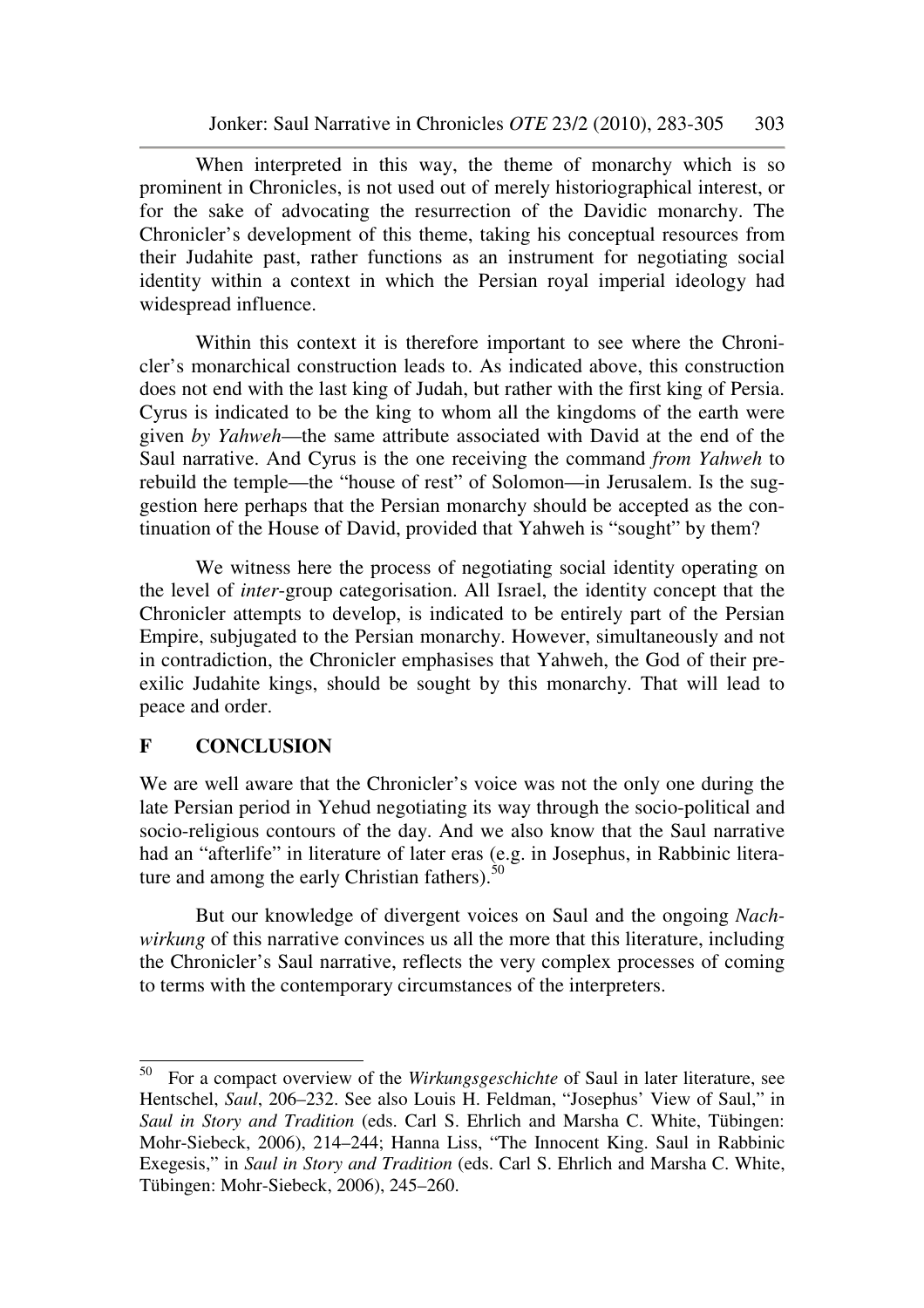May we perhaps see the Chronicler as a master of "speaking-in-the-imperium?" Perhaps we may interpret the Chronicler's voice as a remarkable attempt to come to terms with Yehud's provincial existence in the late Persian Empire.

#### **BIBLIOGRAPHY**

Amit, Yairah. "The Delicate Balance in the Image of Saul and Its Place in the Deuteronomistic History." Pages 71–79 in *Saul in Story and Tradition.* Edited by Carl S. Ehrlich and Marsha C. White. FAT 47. Tübingen: Mohr-Siebeck, 2006.

————. "The Saul Polemic in the Persian Period." Pages 647–661 in *Judah and the Judeans in the Persian Period.* Edited by Oded Lipschits and Manfred Oeming. Winona Lake, Ind.: Eisenbrauns, 2006.

- Brett, Mark G. *Genesis. Procreation and the politics of identity.* London & New York: Routledge, 2000.
- Briant, Pierre. *From Cyrus to Alexander. A History of the Persian Empire.* Translated by Peter T. Daniels. Winona Lake, Ind.: Eisenbrauns, 2002.
- Brooks, Simcha S. *Saul and the Monarchy: A New Look.* Aldershot: Ashgate, 2005.
- Davies, Phillip R. "The Trouble with Benjamin." Pages 93–111 in *Reflection and Refraction: Studies in Biblical Historiography in Honour of A. Graeme Auld.* Edited by Robert Rezetko, Timothy H. Lim and W. Brian Aucker. Leiden: Brill, 2007.

Dirksen, Pieter B. *1 Chronicles.* HCOT. Leuven: Peeters, 2005.

- Feldman, Louis H. "Josephus' View of Saul." Pages 214–44 in *Saul in Story and Tradition.* Edited by Carl S. Ehrlich and Marsha C. White. FAT 47. Tübingen: Mohr-Siebeck, 2006.
- Frevel, Christian. "Die Elimination der Göttin aus dem Weltbild des Chronisten." *ZAW* 103 (1991): 263–271.
- Gardner, Anne E. "1 Chronicles 8:28–32; 9:35–38. Complementary or Contrasting Genealogies?" *ABR* 55 (2007): 13–28.
- Hentschel, Georg. *Saul. Schuld, Reue und Tragik eines 'Gesalbten.'* Leipzig: Evangelische Verlagsanstalt, 2003.
- Ho, Craig Y. S. "Conjectures and refutations: Is 1 Samuel XXXI 1–13 really the source of 1 Chronicles X 1–12?" *VT* 45/1 (1995): 82–106.
- Jonker, Louis C. "The Cushites in the Chronicler's version of Asa's Reign: A Secondary Audience in Chronicles?" *OTE* 19/3 (2006): 863–881.
	- ————. "Reforming history: The hermeneutical significance of the books of Chronicles." *VT* 57/1 (2007): 21–44.
		- ————. "The Chronicler's Portrayal of Solomon as the King of Peace within the Context of the International Peace Discourses of the Persian Era." *OTE* 21/3 (2008): 653–669.

————. "Textual identities in the Books of Chronicles: The case of Jehoram's history." Pages 197–217 in *Community Identity in Judean Historiography: Biblical and Comparative Perspectives.* Edited by G. N. Knoppers and K. Ristau.Winona Lake, Ind.: Eisenbrauns, 2009.

Klein, Ralph W. *1 Chronicles: A commentary.* Hermeneia. Minneapolis, Minn.: Fortress, 2006.